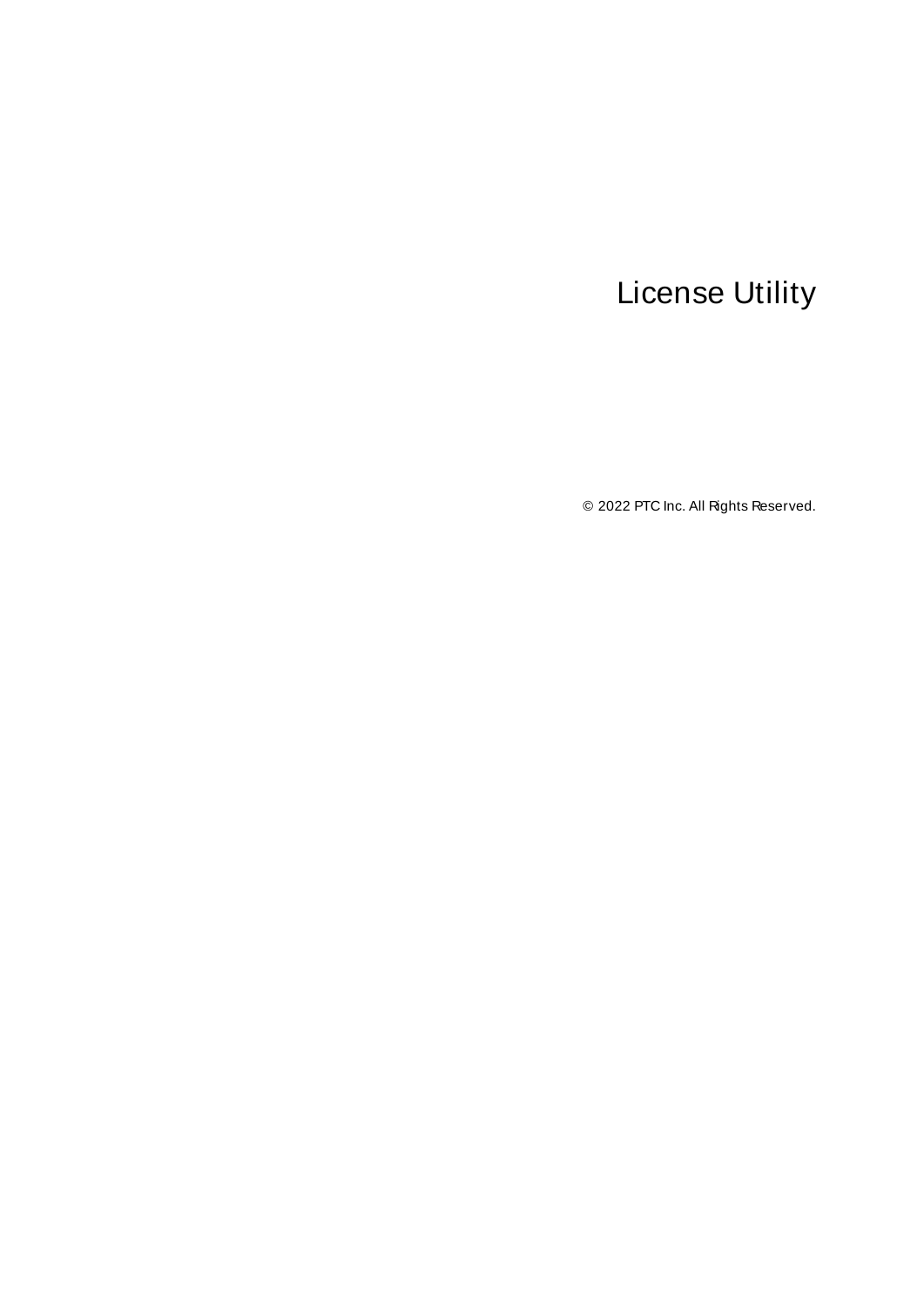# <span id="page-1-0"></span>Table of Contents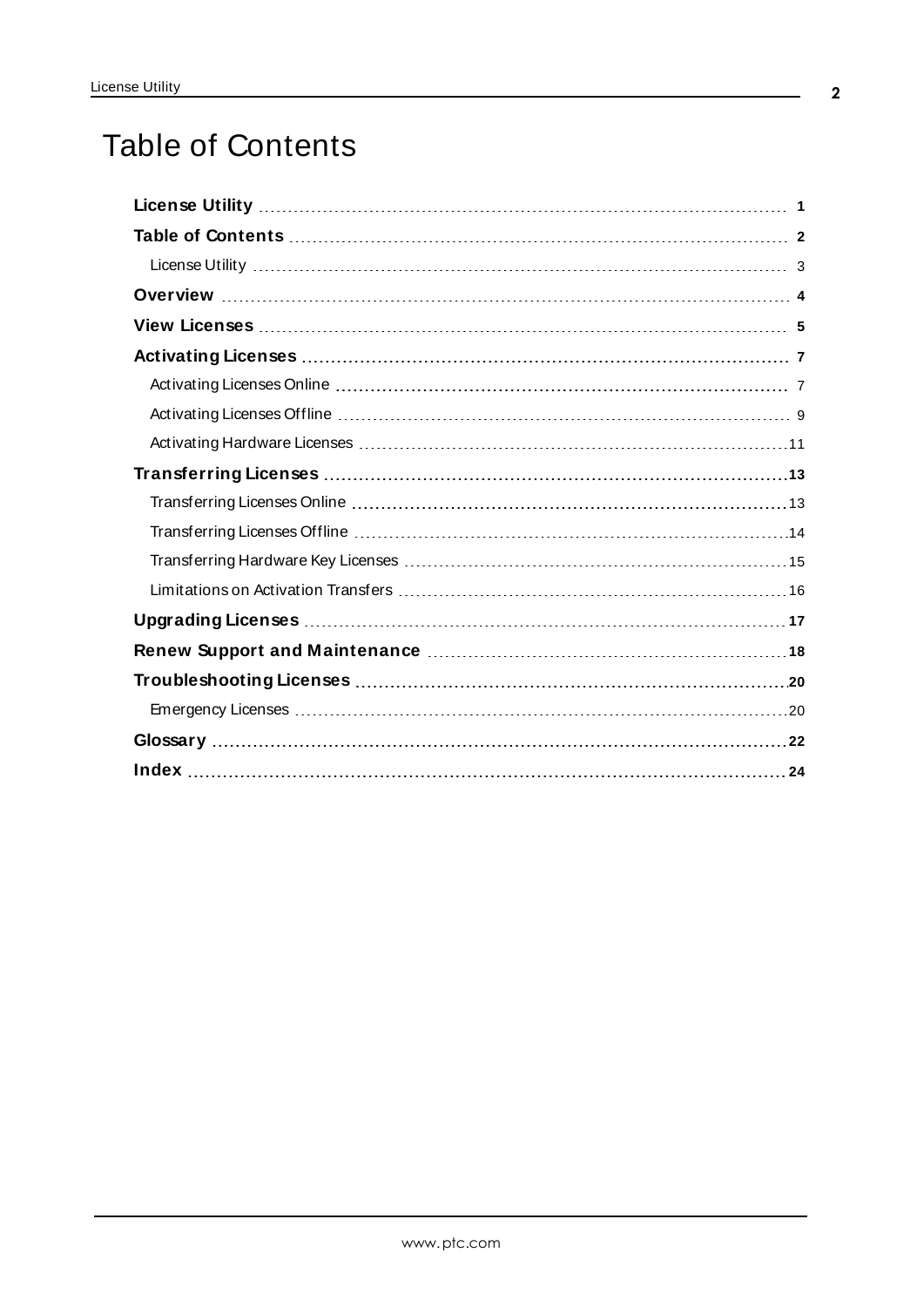#### <span id="page-2-0"></span>**License Utility**

Help version 1.076

#### <span id="page-2-1"></span>**CONTENTS**

**[Overview](#page-3-0)**

What is the License Utility?

#### **View [Licenses](#page-4-0)**

Where can I find a summary of all purchased products?

#### **Activate [Licenses](#page-6-0)**

Where can I choose to activate a software license?

# **Transfer [Licenses](#page-12-0)**

Where can I choose to transfer a license?

#### **[Hardware](#page-10-0) Licenses**

Can I import or export a Hardware Key Certificate?

### **[Emergency](#page-19-1) Licenses** What is an Emergency Activation ID and how do I use one?

**[Glossary](#page-21-0)** Where can I refer for the License Utility's terminology?

**3**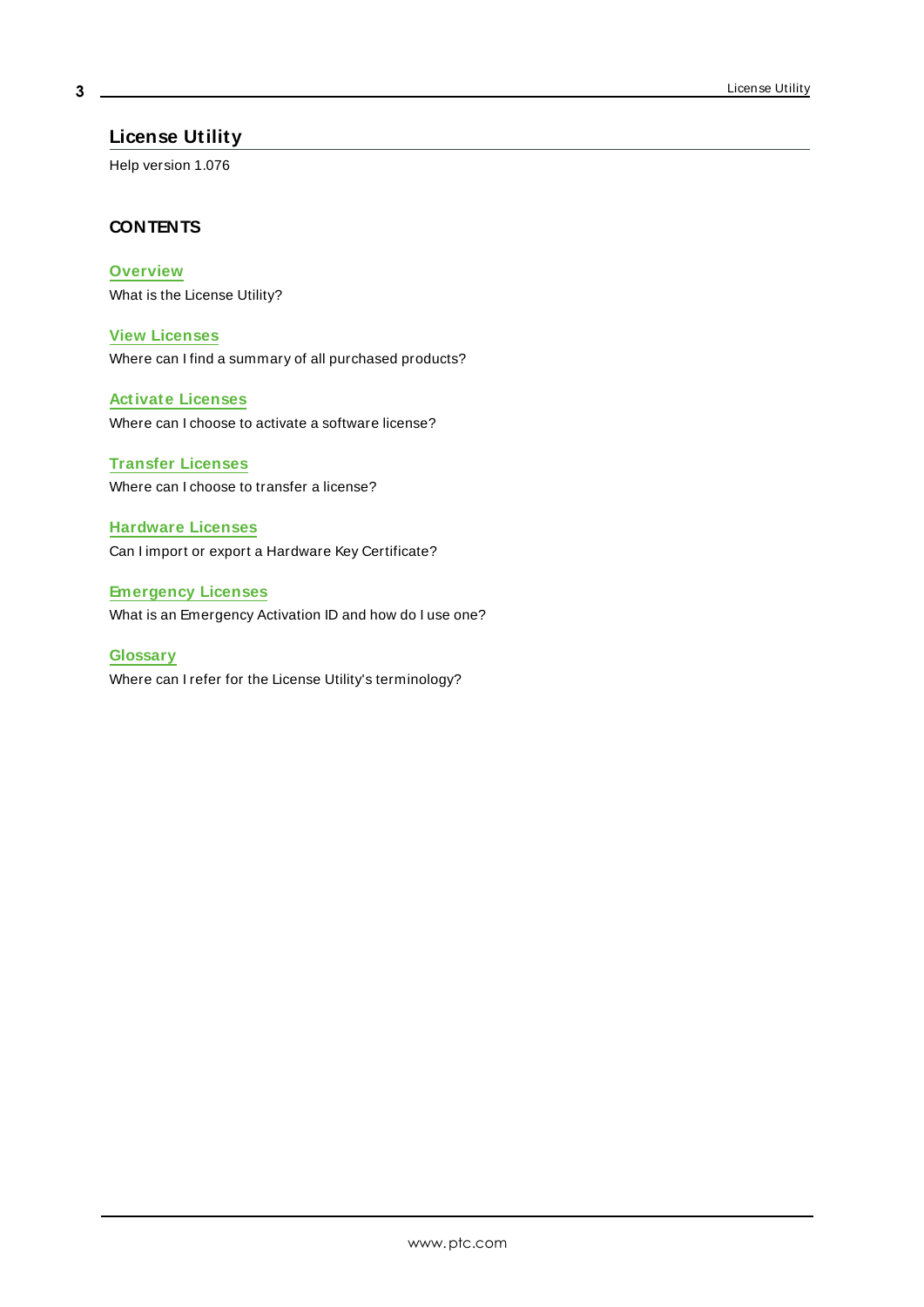#### <span id="page-3-0"></span>**Overview**

The License Utility is a tool used on the host machine to manage software licenses and hardware key certificates. It is also used to view the products' associated subscription period.

To access the License Utility:

Run the Configuration and choose **Tools...** | **Launch License Utility...**. -OR-Click **Start** | **All Programs** | <Company Name> | <Product Name> | **License** and select **License Utility**.

For information on the License Utility's terminology, refer to the **[Glossary](#page-21-0)**.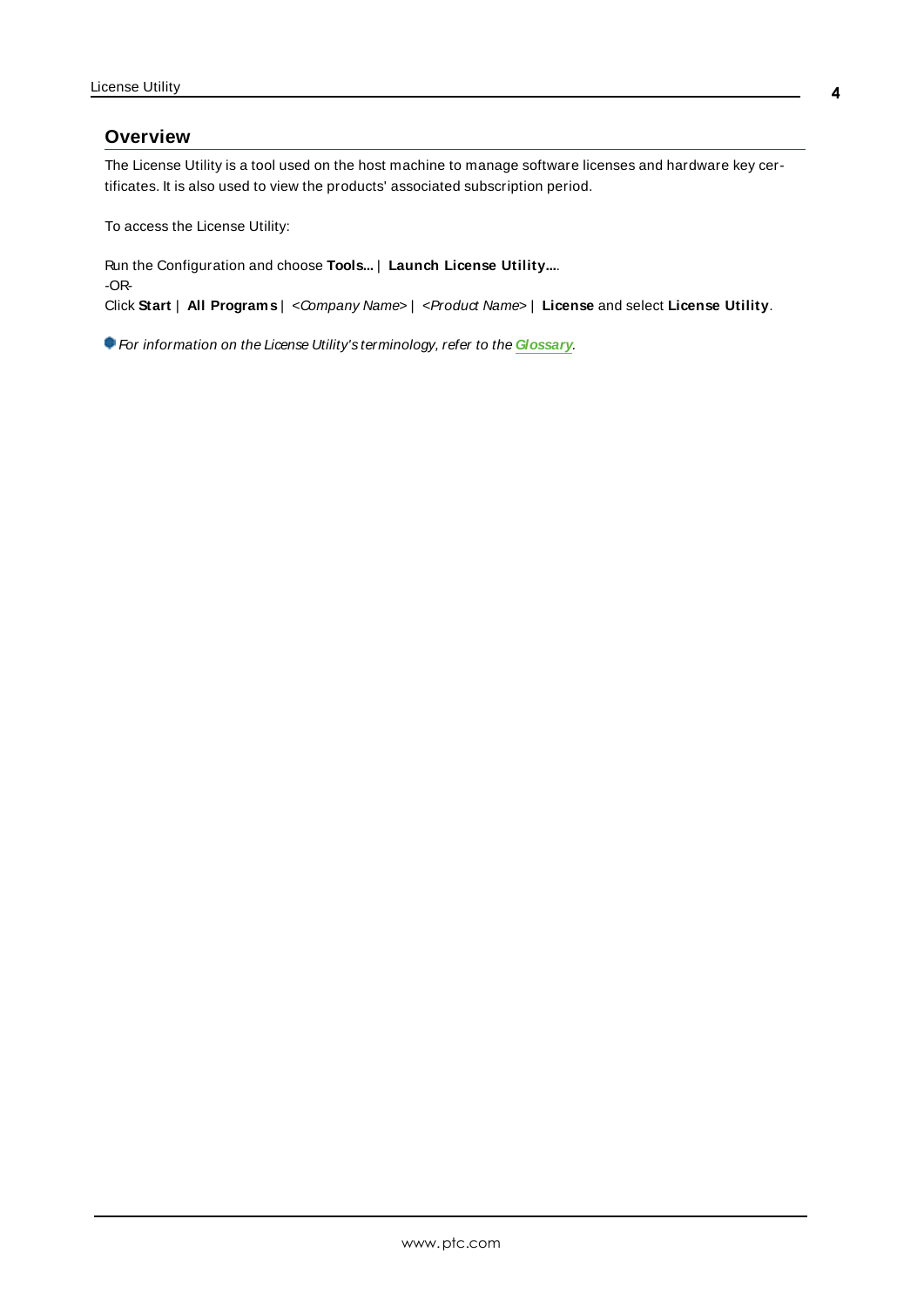#### <span id="page-4-9"></span><span id="page-4-0"></span>**View Licenses**

The View Licenses page displays the rights available on the host machine and provides a summary of all licensed products. This includes individual software and hardware licenses.

| Product                                           | Activation ID                                                                                            | Support End Date | Status                  |
|---------------------------------------------------|----------------------------------------------------------------------------------------------------------|------------------|-------------------------|
| Wago ethernet                                     | 0675f388-b744-4aad-b0f6cd884cb                                                                           | 11/2027          | Good                    |
| Sattbus_Suite.lic                                 | 5f388-b744-4aad-b0f6cd884cb-05                                                                           | 10/2027          | Certificate             |
| iSNMP Suite.lic                                   | 744-4aad-b0f6cd884cb5e56-05a9                                                                            | 10/2026          | Certificate             |
| Ping                                              | 45a72e56-05a9-4ff8-boc97b9ef54                                                                           | 11/2027          | Invalid for current ver |
| * Hilscher universal                              | 3404acd3-ca3e-4289-aec7742b435                                                                           | 11/2017          | Good                    |
| Allen-Bradley Suite.lic                           | 88-b744-4aad-b0f6cd884cb-05a94f                                                                          | 10/2027          | Certificate             |
| ◂                                                 | m.                                                                                                       |                  | Þ                       |
| Additional License Information:<br>Type: Software |                                                                                                          |                  | Transfer                |
| Description: Hilscher universal                   |                                                                                                          |                  | Repair                  |
| * Expiration:<br>19-Oct-2026                      |                                                                                                          |                  |                         |
|                                                   | $ \nabla $ Perform licensing operations online when possible (requires Internet access on this computer) |                  |                         |
|                                                   |                                                                                                          |                  |                         |

<span id="page-4-7"></span>**Product**: This column specifies the functionality that has been activated by a particular software or hardware license.

<span id="page-4-4"></span>**Activation ID**: This column specifies the Activation ID, which is the unique license identity string generated by the vendor and entered into the License Utility to generate a Request File, which is used in the Activation process.

<span id="page-4-10"></span>**Tip**: To copy the Activation ID; select the row, right-click, and choose **Copy Activation ID**.

<span id="page-4-8"></span>**Support End Date**: This column specifies the last date of support for the specific product license.

**Status**: This column specifies the current license condition, such as:

- <span id="page-4-5"></span><span id="page-4-2"></span>• Certificate – a certificate-based license (e.g. hardware key)
- <span id="page-4-1"></span> $\bullet$  Good – a fully trusted / valid software license
- Broken: <reason> an untrusted or invalid software license for possible reasons, such as: Anchor, Binding, or Clock.
- <span id="page-4-6"></span><span id="page-4-3"></span>• Invalid for Current Version – The license is not valid for the current version of software and must be upgraded (see **[Upgrading](#page-16-0)**).
- Expired A time based license has exceeded its expiration date.
	- Details about possible reasons for broken licenses are discussed under **[Troubleshooting](#page-19-0)**.

#### **Additional License Information**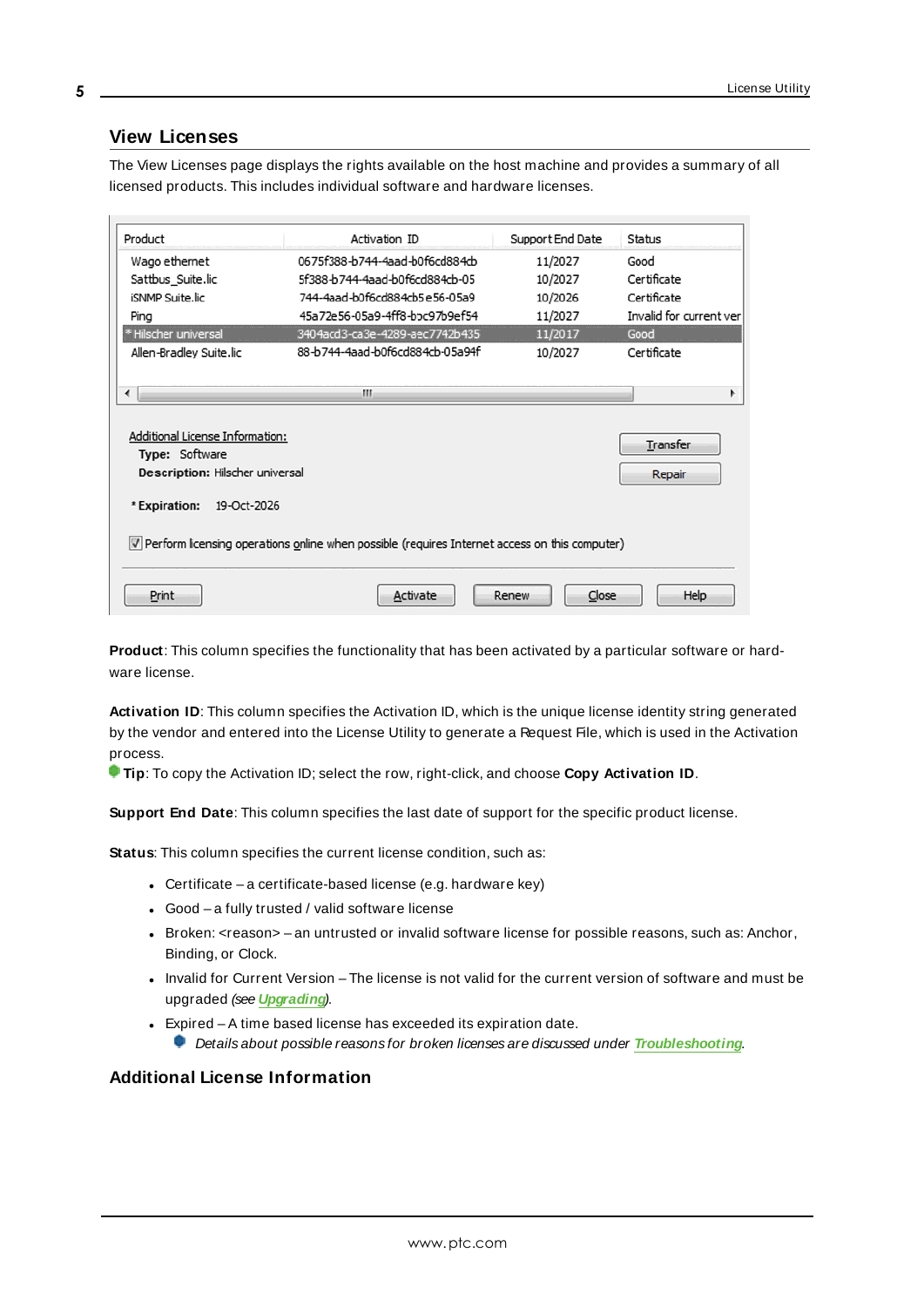This section displays additional license information when it is available. Descriptions are as follows:

- <span id="page-5-7"></span>**Type**: This field displays the specific product's license type.
- <span id="page-5-5"></span>**Description**: For hardware key licenses, this field displays the file name <product>.lic. For software licenses, this field displays the product suite name or product name.
- <sup>l</sup> **Tier**: Some licenses may be limited to a certain number of channels, devices, or tags. This field indicates the limitation (if any) on the selected license.
- <span id="page-5-1"></span>**Expiration:** If the product license is limited (such as in an Emergency Activation ID), this field displays the date on which the license expires. This field is hidden when there are no limited licenses on the host machine.

<span id="page-5-4"></span>**Repair**: Available when the selected item has a status of Broken. Click to access **[Activation](#page-6-0) Process**, where the Activation ID field will be auto-filled in with the selected item's Activation ID to facilitate the process.

<span id="page-5-3"></span><span id="page-5-0"></span>**Activate**: Click to begin the process of activating a license.

<span id="page-5-6"></span>**Renew**: Click to begin the process of renewing a license.

**Transfer**: Click to begin the process of moving a license from one system to another. The selected activations can be transferred and activated on another host machine (immediately or later).

**Tip**: More than one software activations can be transferred at a time. Only a single hardware key certificate may be exported or copied at a time.

<span id="page-5-2"></span>**Perform licensing operations online when possible**: permits the License Utility to directly contact the licensing server to perform activations and transfers. This eliminates the need to create license request and response files to upload and download at My Kepware.

**Note**: Windows Server 2012 or higher is required for online functionality. The latest security updates must be installed.

**See Also**: **[Knowledge](https://www.kepware.com/support/knowledge-base/default.asp?solution=/_ui/selfservice/pkb/PublicKnowledgeSolution/d?&id=50133000000fDhnCsY) Base Article about online activation**

**Tip**: When viewing a product suite, double-click to view the products included. **Notes**:

- <sup>l</sup> Selecting software activation IDs and clicking **Next** invokes the software license activation process. For more information, refer to **Manage Software License [Activation](#page-6-0)**.
- **.** Selecting **Transfer** a product activation and clicking **Next** invokes the transfer process. For more information, refer to **Manage [Software](#page-12-0) License Transfer**.
- <sup>l</sup> **Perform Licensing Operations Online if Possible** permits the License Utility to directly contact the licensing server to perform activations and transfers. This eliminates the need to create license request and response files which must be uploaded and downloaded from My Kepware.

**See Also**: **[Glossary](#page-21-0)**, **Software License [Activation](#page-6-0)**, **[Software](#page-12-0) License Transfer**, **[Hardware](#page-14-0) License Transfer**, **[Activating](#page-6-0) Licenses**, **Hardware License [Certificate](#page-10-0) Activation**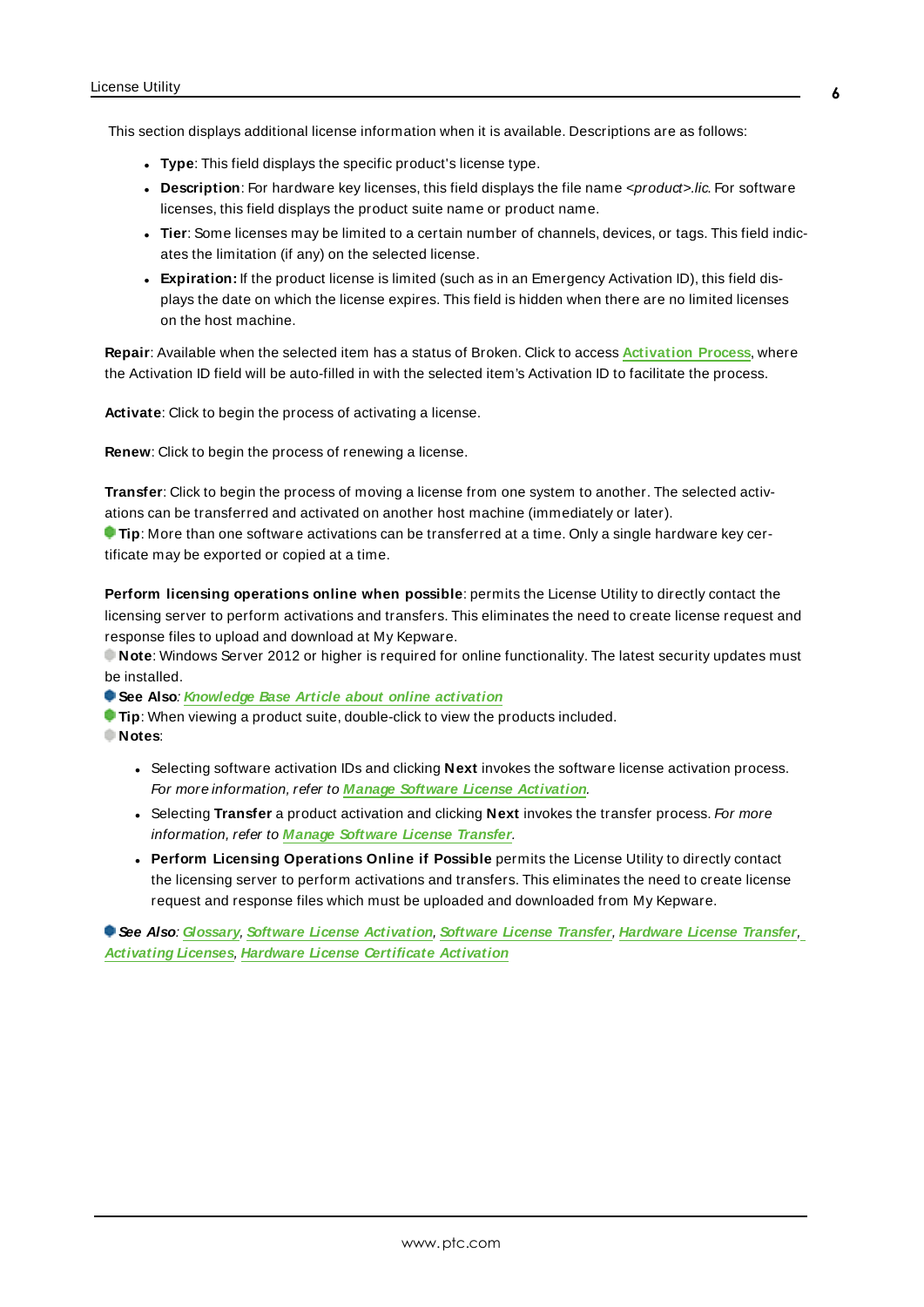#### <span id="page-6-0"></span>**Activating Licenses**

**7**

To activate licenses, at least one activation ID or hardware key file is necessary. Both can be downloaded from the licensing website.

Select the option for software or hardware before clicking **Next**.

How would you like to activate? **O** I have one or more software activation IDs 1 I have a hardware key license file

**Software License [Activation](#page-6-1) - Online Software License [Activation](#page-8-0) - Offline Hardware License [Activation](#page-10-0)**

**See Also**: **[Glossary](#page-21-0)**, **[Software](#page-12-0) License Transfer**, **[Hardware](#page-14-0) License Transfer**, **Hardware License [Certificate](#page-10-0) [Activation](#page-10-0)**

#### <span id="page-6-1"></span>**Activating Licenses Online**

The online license activation page allows you to enter one or more activation IDs corresponding to the products to be licensed. When the **Next** button is pressed, the license utility communicates with the license server to perform the license activation.

 An internet connection is required to process a license activation. If the computer that will run the licensed product (target) does not have internet access, refer to the **Offline [Activation](#page-8-0)** process.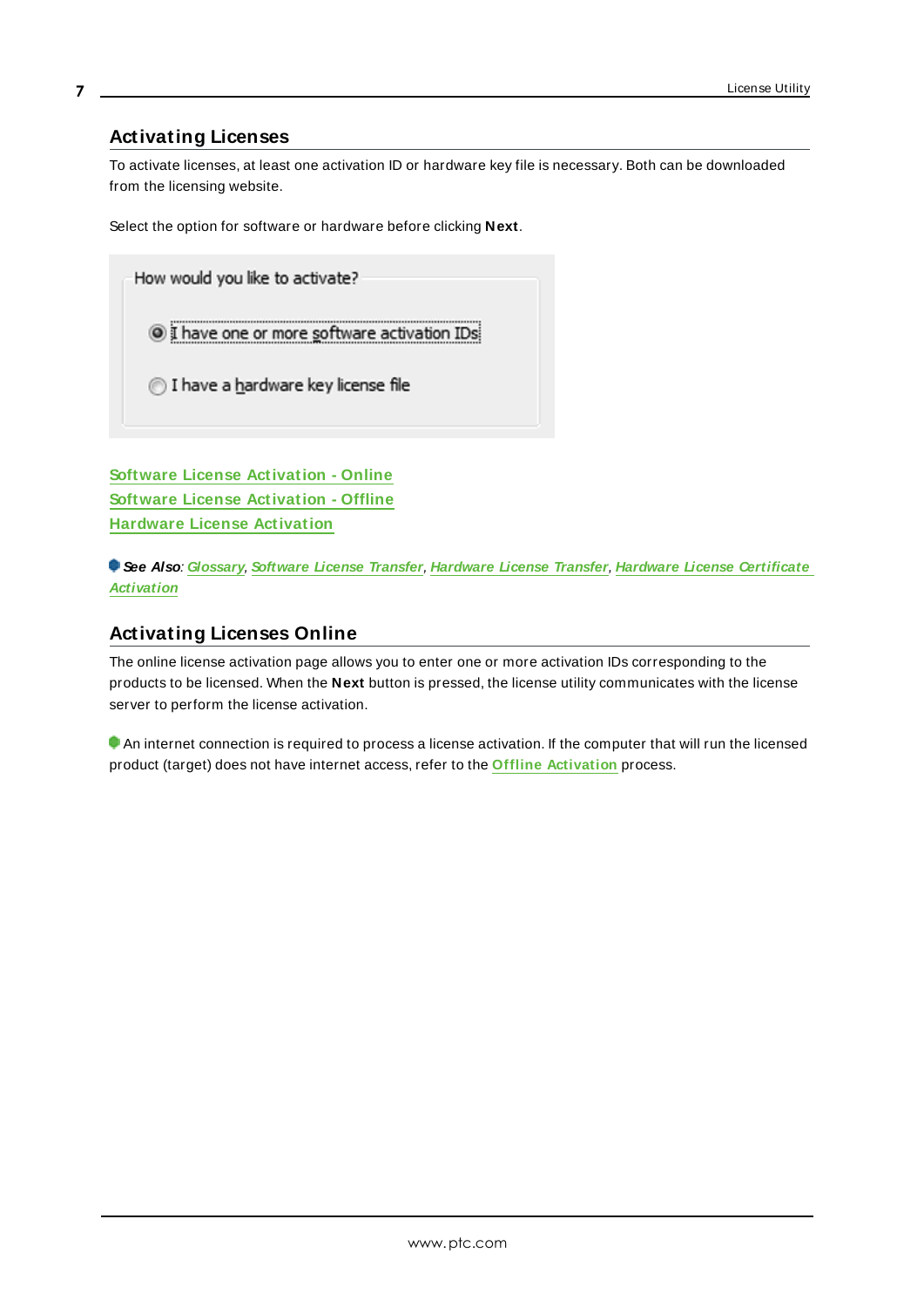|                                                                                                         | ×.<br>Caution: Multiple licenses of the same product<br>cannot be activated on one machine.<br>Attempting to do so will result in the loss of<br>the license.<br>$\overline{\phantom{a}}$ |
|---------------------------------------------------------------------------------------------------------|-------------------------------------------------------------------------------------------------------------------------------------------------------------------------------------------|
| <b>Installation Location Details</b>                                                                    |                                                                                                                                                                                           |
| Machine name or identifier of the server:                                                               | SERVER01                                                                                                                                                                                  |
| Location of the server (optional):                                                                      |                                                                                                                                                                                           |
| Description of the server (optional):                                                                   |                                                                                                                                                                                           |
| Activate Using the Internet<br>Enter the My Kepware user name and password for the authorized end user. |                                                                                                                                                                                           |
| User Name:                                                                                              | demo@mycompany.com                                                                                                                                                                        |
|                                                                                                         |                                                                                                                                                                                           |
| Password:                                                                                               |                                                                                                                                                                                           |
|                                                                                                         | Create account                                                                                                                                                                            |
|                                                                                                         |                                                                                                                                                                                           |

**Caution**: More than one license for the same product or driver cannot be activated on the same machine. Additional or different product licenses may be activated successfully, but a new license for an existing product overwrites the existing license.

#### <span id="page-7-0"></span>**Installation Location Details**

**Machine Name or identifier of the server**: Enter an identifier for the machine on which the license is being activated. This field will default to the current machine name.

**Location of the server (optional)**: Enter an optional text description of the location where the licensed machine is running.

**Description of the Server (optional)**: Enter an optional text description of the machine on which the license is being activated (1000 character maximum).

#### <span id="page-7-3"></span><span id="page-7-1"></span>**Activate Using the Internet**

**User Name**: The My Kepware account user name under which the licenses were obtained and will be maintained.

<span id="page-7-2"></span>**Password**: The My Kepware account password used to authenticate on the license server with the specified user name.

#### **License Activation Instructions**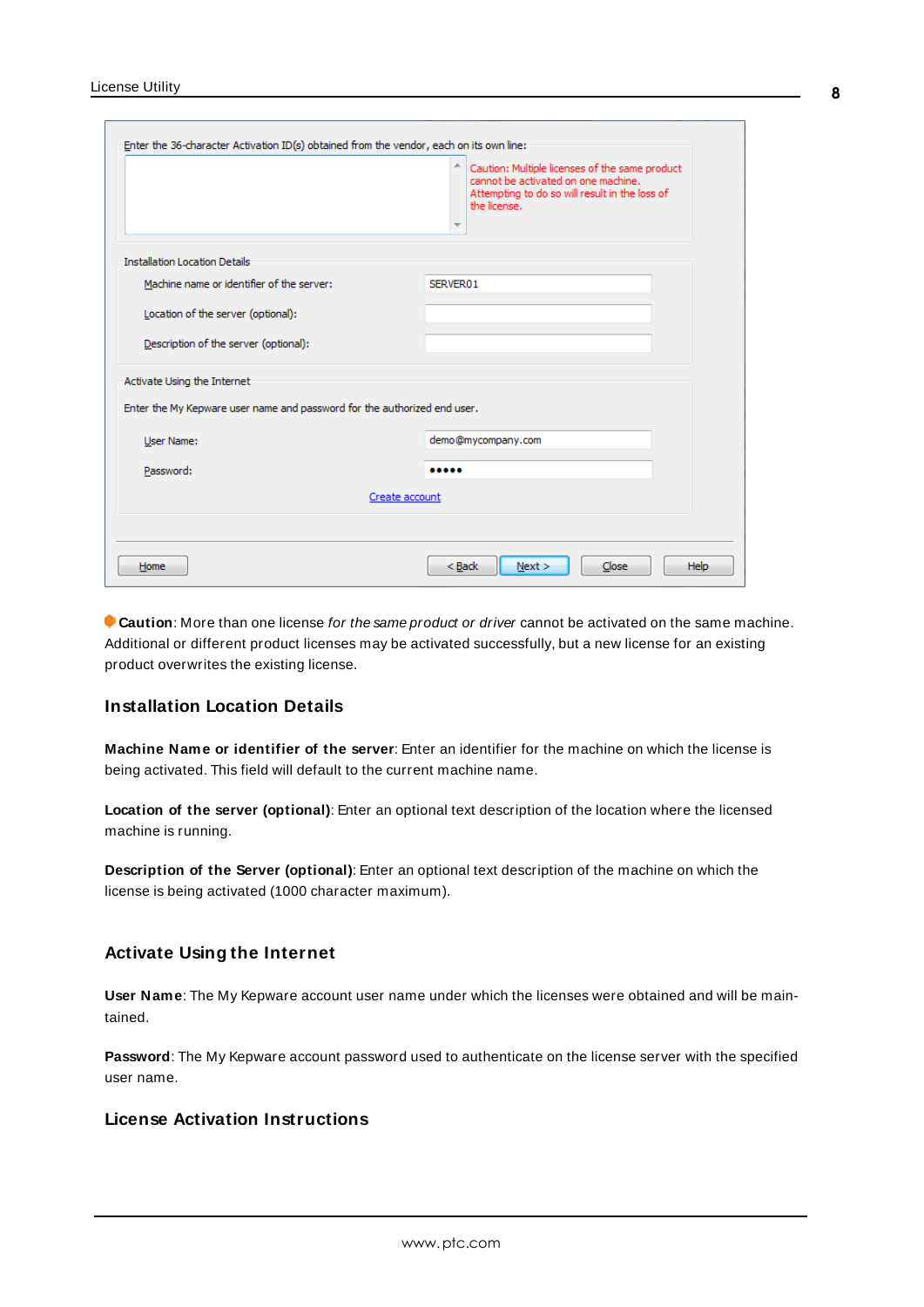1. Enter or paste the Activation ID(s) in the area provided. The IDs may be entered directly or pasted in comma-separated format.

**Tip:** A maximum of 100 activations may be performed in a single transaction.

- 2. Enter or update the Installation Location Details as desired.
- 3. Enter the user name and password for the account.
- 4. Click **Next**. A status screen is displayed to indicate the status of the activation request as well as any errors or warnings which may occur.
- 5. When the activation is complete, click **Next** to return to the View Licenses dialog.

Online activation requests time out after 30 seconds if the server does not respond.

| Ready<br>Generating activation request<br>Sending request<br>Processing response<br>Searching for latest maintenance update<br>Success! |          |        |       |      | ▲ |
|-----------------------------------------------------------------------------------------------------------------------------------------|----------|--------|-------|------|---|
| Home                                                                                                                                    | $<$ Back | Next > | Close | Help | ۳ |

**See Also**: **[Glossary](#page-21-0)**, **[Troubleshooting](#page-19-0)**, **Software License [Activation](#page-6-0)**, **[Software](#page-12-0) License Transfer**, **[Hardware](#page-14-0) License [Transfer](#page-14-0)**, **Hardware License [Certificate](#page-10-0) Activation**

#### <span id="page-8-0"></span>**Activating Licenses Offline**

This page is used to navigate through the Activation Process, which generates a request file (called "activation\_request.txt") through the use of a Software Activation ID and prompts users to send the request to the vendor. Later, it processes the activation response file (called "response.txt") generated by the vendor.

<span id="page-8-1"></span>**Tip**: Although the default names of the activation request file and the response file are "activation\_ request.txt" and "response.txt" respectively, they can be renamed if desired.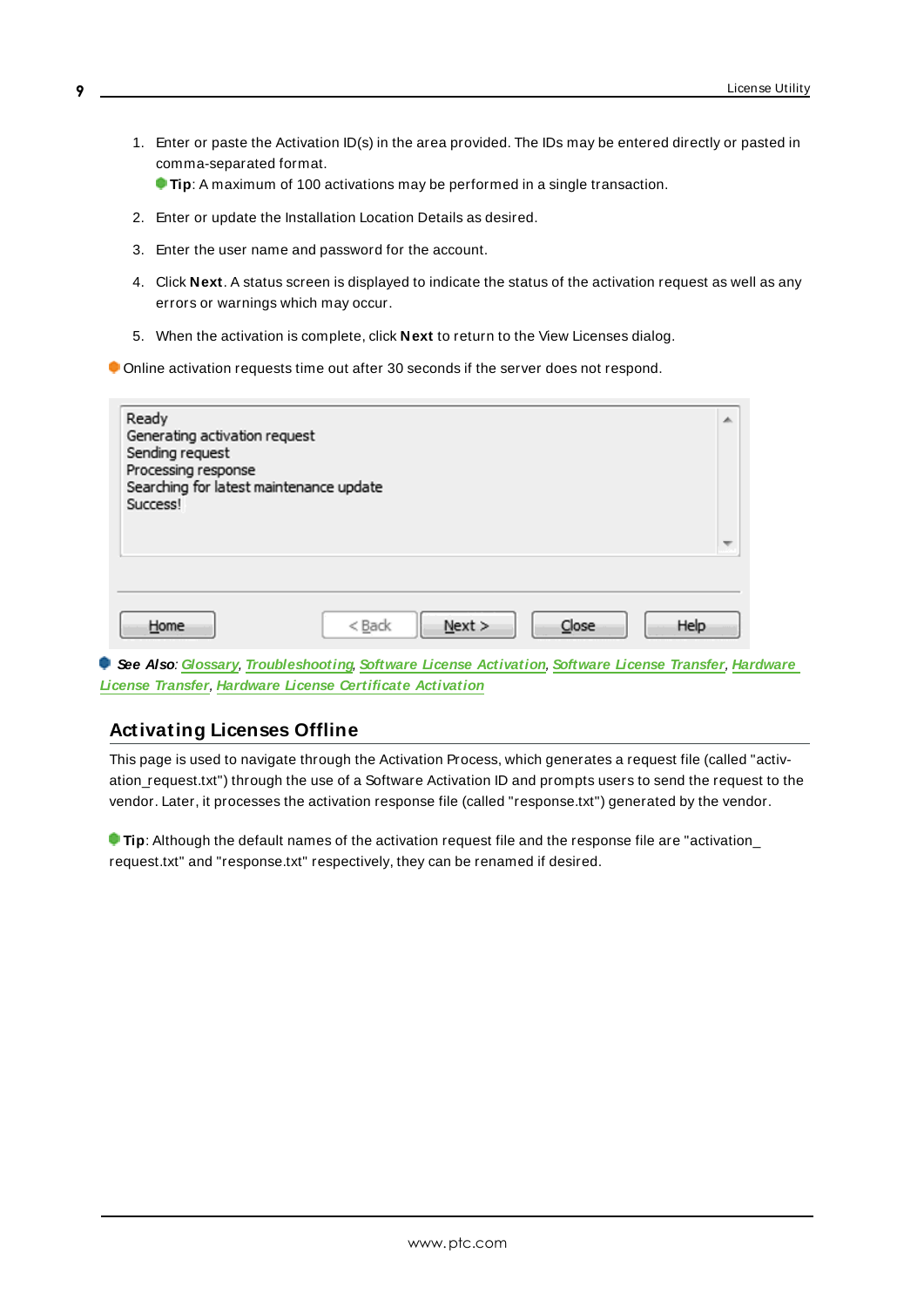|                                                                                                                                                                                                                                 | Caution: Multiple licenses of the same product<br>cannot be activated on one machine.<br>Attempting to do so will result in the loss of<br>the license.                                                                                          |
|---------------------------------------------------------------------------------------------------------------------------------------------------------------------------------------------------------------------------------|--------------------------------------------------------------------------------------------------------------------------------------------------------------------------------------------------------------------------------------------------|
| <b>Installation Location Details</b>                                                                                                                                                                                            |                                                                                                                                                                                                                                                  |
| Machine name or identifier of the server:                                                                                                                                                                                       | SERVER01                                                                                                                                                                                                                                         |
| Location of the server (optional):                                                                                                                                                                                              |                                                                                                                                                                                                                                                  |
| Description of the server (optional):                                                                                                                                                                                           |                                                                                                                                                                                                                                                  |
| Upload Request and Generate Response<br>Save to File<br>This file must be sent to the vendor's licensing website in<br>order to receive a response file to activate the product.<br>Click to view vendor's support information. | Import the Activation Response File<br>Import File<br>Click "Import File " to import the Activation Response<br>File. This response file is obtained from the vendor's<br>licensing website in order to activate the product on this<br>machine. |
| Home                                                                                                                                                                                                                            | < Back<br>Next ><br>Close                                                                                                                                                                                                                        |

**Caution**: More than one license for the same product or driver cannot be activated on the same machine. Additional or different product licenses may be activated successfully, but a new license for an existing product overwrites the existing license.

#### <span id="page-9-0"></span>**Installation Location Details**

These values will be visible in My Kepware and may be helpful for tracking license activations across multiple servers.

**Machine Name or identifier of the server**: Enter an identifier for the machine on which the license is being activated. This field will default to the current machine name.

**Location of the server (optional)**: Enter an optional text description of the location where the licensed machine is running.

**Description of the Server (optional)**: Enter an optional text description of the machine on which the license is being activated (1000 character maximum).

#### **License Activation Instructions**

- 1. Enter up to 100 Activation IDs in the area provided. The IDs may be entered directly or pasted in comma separated format. A maximum of 100 activations may be performed in a single transaction.
- 2. Enter or update the Installation Location Details as desired.
- 3. Click **Save to File...**.

**Note:** The License Utility generates a request file called "activation request.txt" and display a browse dialog. Save the request file, making note of its location.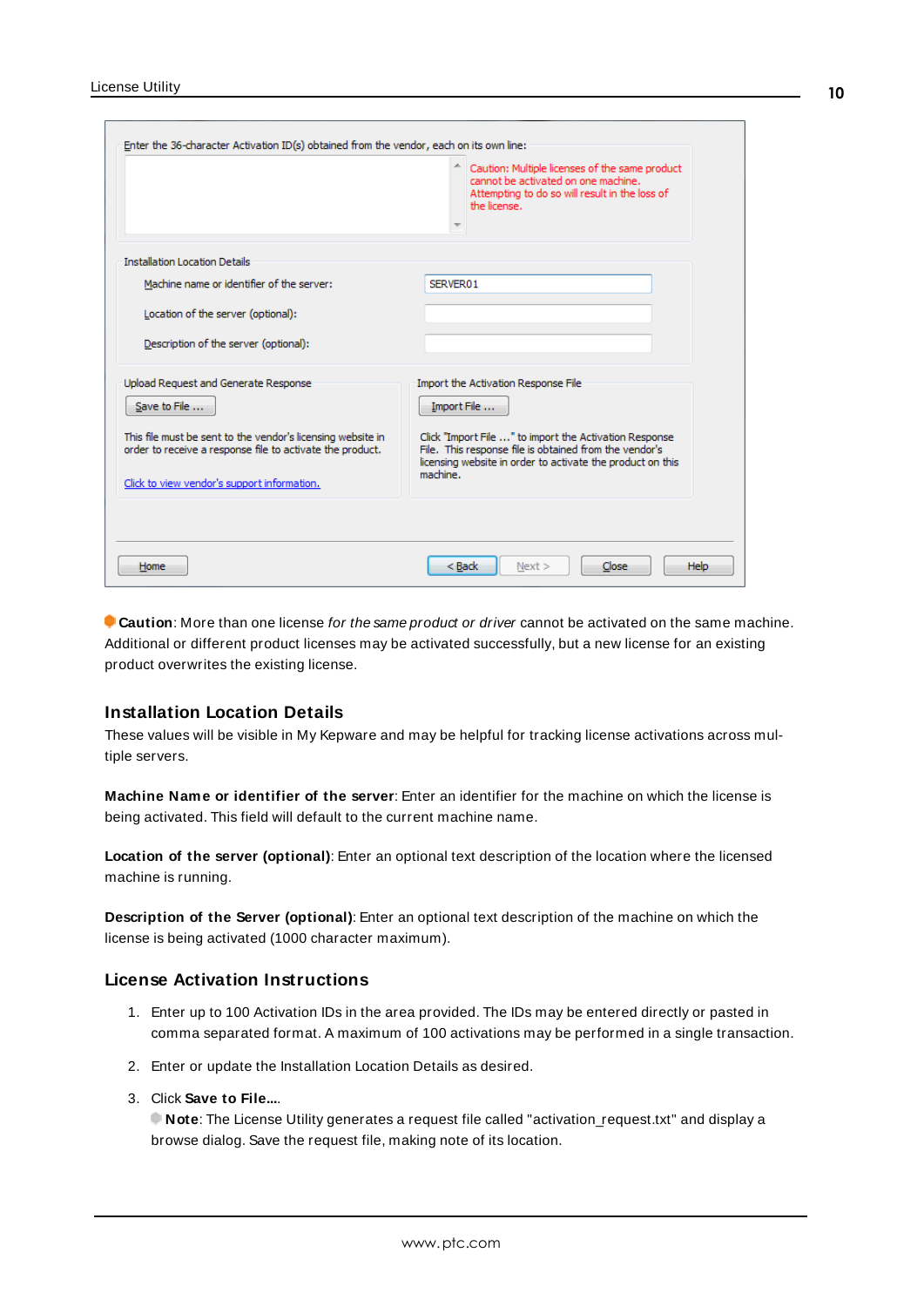- 4. Launch an internet browser and go to the vendor's licensing website. Returning users may be prompted to enter login information; first-time users may be required to create an account to continue.
- 5. Upload the request file and click **OK**.
- 6. An activation response file called "response.txt" is provided. Save this file to the host machine.
- 7. Return to the Manage Software License Activation dialog in the License Utility.
- 8. Under Import the Activation Response File, click **Import File...** and select the downloaded activation response file.

**See Also**: **[Glossary](#page-21-0)**, **[Troubleshooting](#page-19-0)**, **Software License [Activation](#page-6-0)**, **[Software](#page-12-0) License Transfer**, **[Hardware](#page-14-0) License [Transfer](#page-14-0)**, **Hardware License [Certificate](#page-10-0) Activation**

#### <span id="page-10-0"></span>**Activating Hardware Licenses**

Hardware key certificates, which are digitally signed files generated by the vendor that contain a unique Hardware Key ID (Flex ID) as well as a list of activated products.

Although each hardware key certificate can be imported to many host machines, the physical hardware key associated with the hardware key certificate can only be attached to one machine at a time. The physical hardware key is necessary to use the hardware key certificate.

An additional software feature must be installed for the hardware key to function properly. This can be done during the initial setup or at any time by re-running the product installation executable and selecting **Modify**. In **Select Features**, locate **Hardware Key** and select **Entire feature will be installed on the local hard drive**. Continue to complete the install.

| Import a Hardware Key Certificate<br>Click "Import File" to process the Hardware Key Certificate file that<br>you received when the hardware key license was purchased. |                    | Import File   |
|-------------------------------------------------------------------------------------------------------------------------------------------------------------------------|--------------------|---------------|
| Home                                                                                                                                                                    | $<$ Back<br>Next > | Help<br>Close |

#### <span id="page-10-1"></span>**Registering the Hardware Key Certificate File**

For the physical hardware key to be recognized by the application's Runtime, the hardware key certificate file must be registered with the License Utility.

To register the hardware key certificate, import it into the License Utility by following the instructions below.

- <span id="page-10-2"></span>1. Once the hardware key and corresponding hardware key certificate file have been obtained from the vendor, click **Import File...** under Import a Hardware Key Certificate.
- 2. Browse to the hardware key certificate file that has been provided and click **OK**. The file has a unique name, such as "MyHrdKeyCert.lic". The certificate is then processed by the License Utility. If it is successful, the View Page is displayed showing the newly imported licenses.

**See Also**: **[Glossary](#page-21-0)**, **Software License [Activation](#page-6-0)**, **[Software](#page-12-0) License Transfer**, **[Hardware](#page-14-0) License Transfer**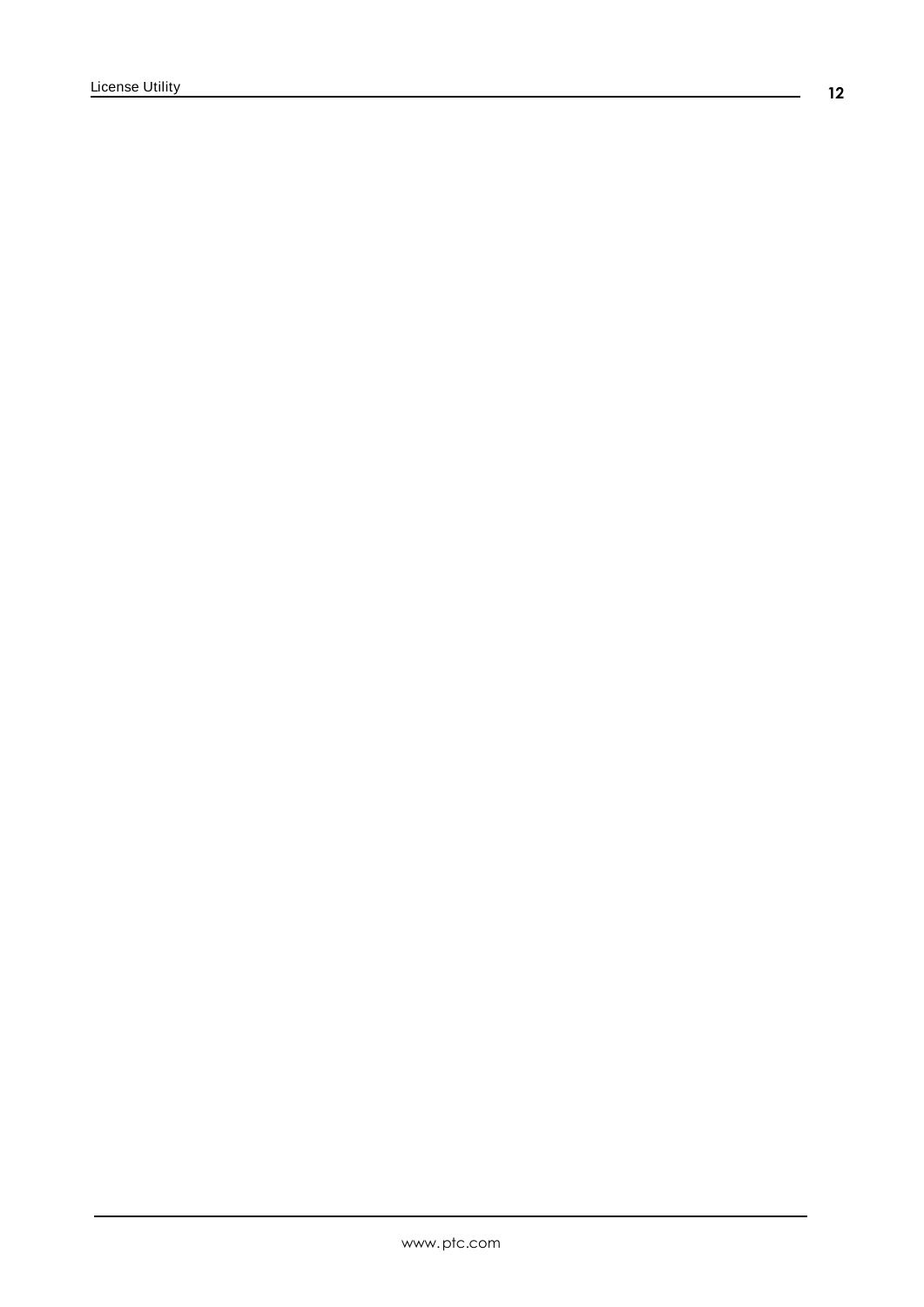#### <span id="page-12-0"></span>**Transferring Licenses**

This page is used to navigate through the online Transfer Process, which allows users to bank activations on the vendor's licensing website, then activate on a new host machine. Once the licenses have been successfully uploaded to the vendor's licensing website, users may initiate the activation process on a new host machine.

License transfer is initiated from the **[View](#page-4-0)** screen by selecting one or more software licenses and clicking the **Transfer** button.

**Online [Transfer](#page-12-1) Offline [Transfer](#page-13-0) [Hardware](#page-14-0) License Transfer**

<span id="page-12-1"></span>**Note**: A mix of software licenses and hardware licenses cannot be transferred together.

#### **Transferring Licenses Online**

| Product                                                     | Activation ID |                           | Subscription End Date |
|-------------------------------------------------------------|---------------|---------------------------|-----------------------|
| Wago ethernet                                               |               | 0675f388-b744-4aad-bd19-f | 11/2027               |
| Transfer Using the Internet                                 |               |                           |                       |
| Enter a My Kepware user name and password for this account. |               |                           |                       |
| User Name:                                                  |               | demo@mycompany.com        |                       |
| Password:                                                   |               |                           |                       |
|                                                             |               | Create account            |                       |
|                                                             |               |                           |                       |
|                                                             |               |                           |                       |

#### **Description of Fields**

- <span id="page-12-5"></span><span id="page-12-2"></span>**License List** – This list contains all licenses which were selected for transfer from the view screen.
- <span id="page-12-4"></span>**.** User Name – The My Kepware user name under which the licenses were obtained.
- **Password** The My Kepware password used to authenticate with the license server.

#### <span id="page-12-3"></span>**Online Transfer Process**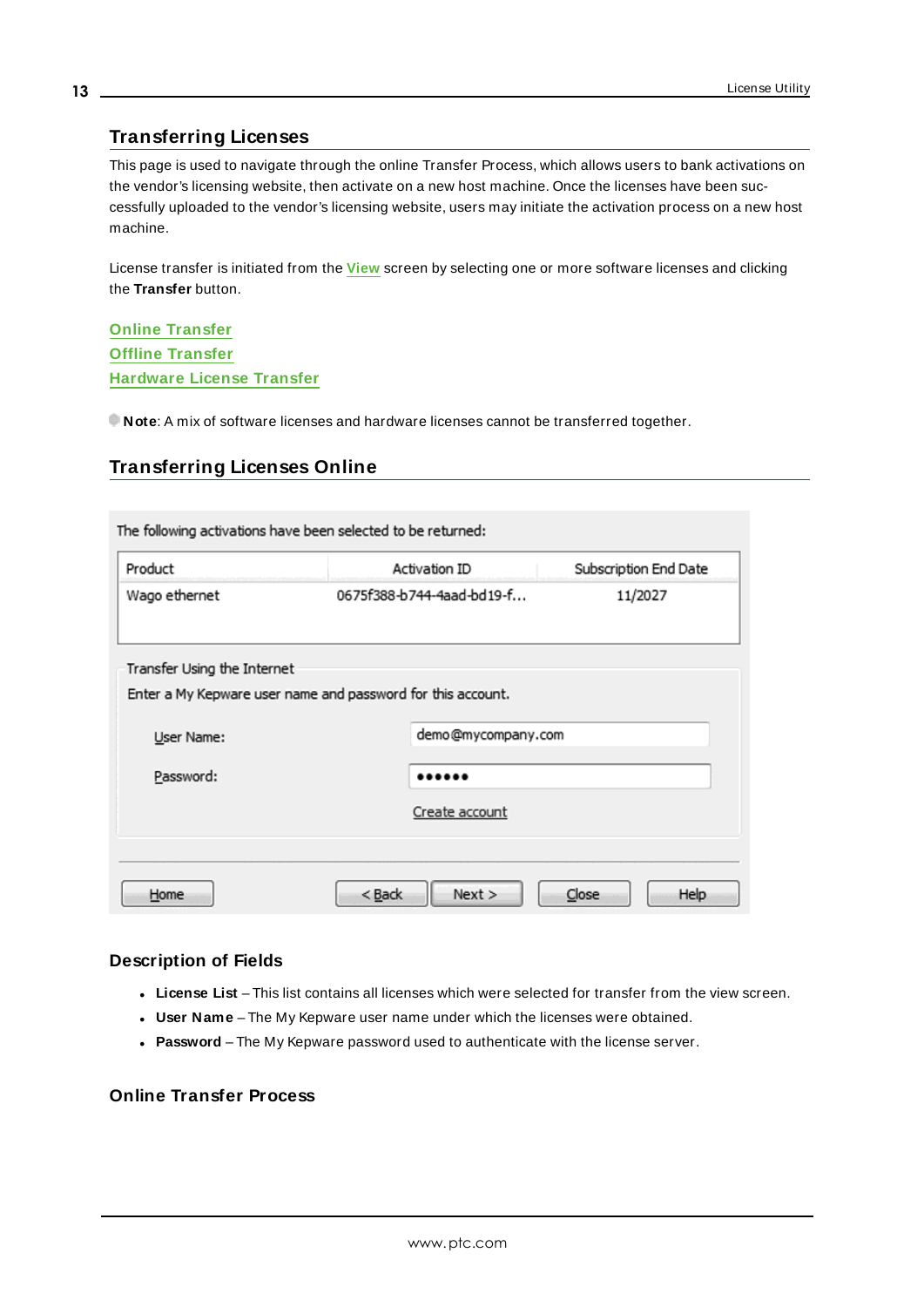- 1. Enter user credentials in the **User Name** and **Password** fields.
- 2. Click the **Next** button to begin the transfer process. A status screen is displayed to indicate the status of the transfer request as well as any errors or warnings that occur.
	- **Note**: The following warning is displayed whenever **Next** is clicked.



- 3. When the activation is complete, press **Next** to return to the View Licenses dialog.
- <span id="page-13-0"></span>**See Also**: **Manage Software License [Activation](#page-6-0)**, **[Limitations](#page-15-0) on Activation Transfers**

#### **Transferring Licenses Offline**

A product activation is returned to the vendor through a transfer request file (called "transfer\_request.txt") generated by the License Utility. Once successfully uploaded to the vendor's licensing website, users may initiate the activation process on a new host machine.

| Product                                     | Activation ID                                                                                                                                                                                                                                             | Subscription End Date |
|---------------------------------------------|-----------------------------------------------------------------------------------------------------------------------------------------------------------------------------------------------------------------------------------------------------------|-----------------------|
| Wago ethernet                               | 0675f388-b744-4aad-bd19-f                                                                                                                                                                                                                                 | 11/2027               |
|                                             |                                                                                                                                                                                                                                                           |                       |
| Click to view vendor's support information. | Click "Save to File" to generate the Transfer Activation File. This file must be<br>returned as part of the transfer process to the vendor's licensing website. Once<br>successfully returned, product activation can be initiated on a new Host Machine. | Save to File          |

- 1. Click **Save to File...** to deactivate the license on the machine. Doing so means that the license rights are no longer respected by the installed software. If the resulting transfer request file is not processed by the vendor's web-based license portal, the license is not usable.
	- **Note**: The following warning is displayed whenever **Save to File...** is clicked.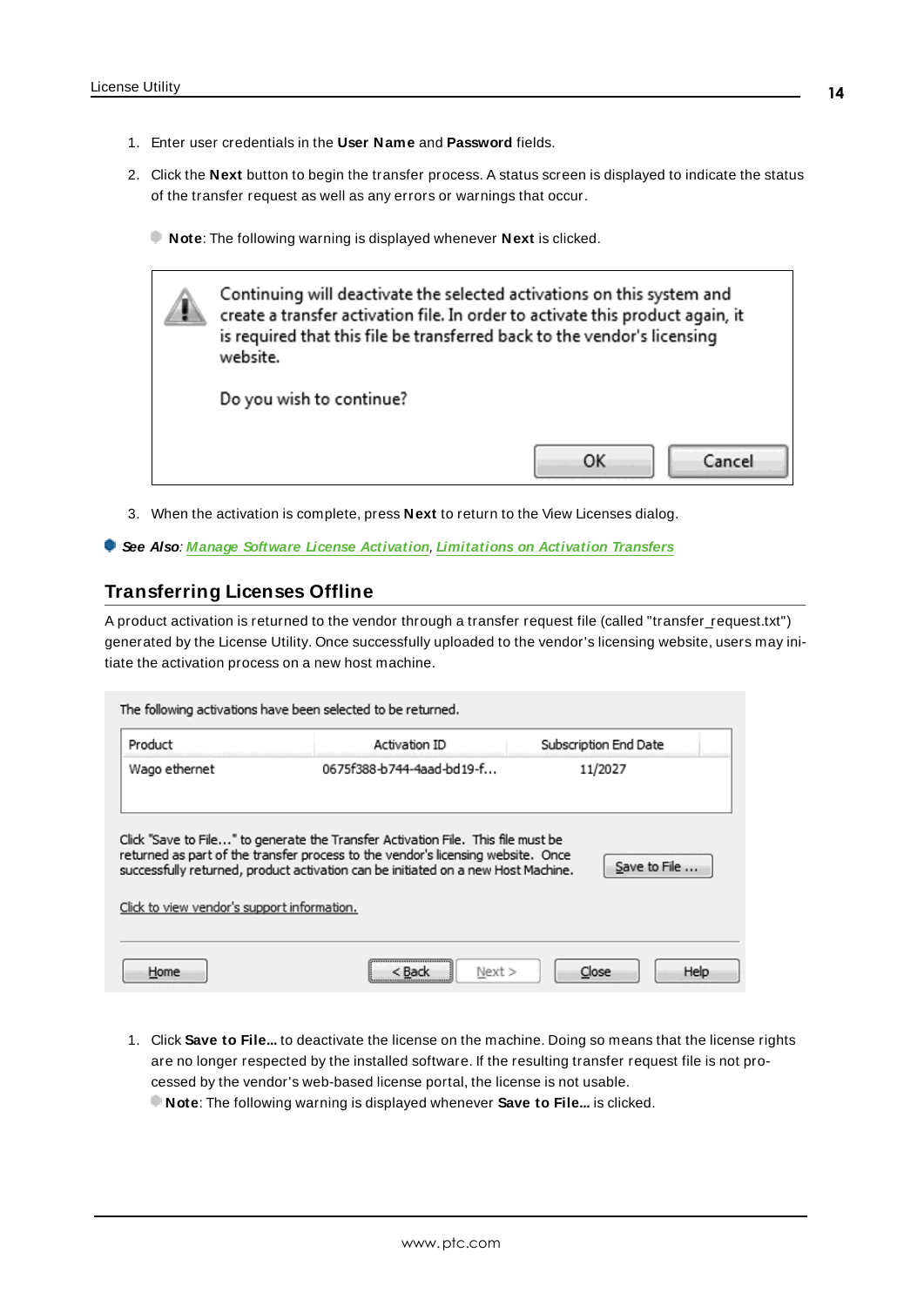

<span id="page-14-1"></span>**Note**: Although continuing with the transfer deactivates the license on the host machine, it is still valid for activation on a new host machine once it is returned to the vendor's licensing website.

- 2. In the file-browse dialog, save the generated request file, "transfer request.txt." Make note of this location.
- 3. To upload the request files, launch an internet browser and go to the vendor's licensing website. Returning users may be prompted to enter login information; first-time users may be required to create an account to continue.

**Important**: The transfer request file must be generated from the License Utility of the original host machine. An internet connection is required to complete the license transfer process. If the host machine that the active license is being transferred from does not have internet access, copy the transfer request file to a computer that does to login to the web-based license portal (and upload the transfer request file).

- 4. Upload the transfer request file and click **OK**. **Note**: The license is stored in the online account.
- <span id="page-14-0"></span>**See Also**: **Manage Software License [Activation](#page-6-0)**, **[Limitations](#page-15-0) on Activation Transfers**

### **Transferring Hardware Key Licenses**

This page is used to copy and export hardware key certificates, which are digitally signed files generated by the vendor that contain a unique Hardware Key Activation ID as well as a list of activated products.

Although each hardware key certificate can be imported to many host machines, the physical hardware key associated with the hardware key certificate can only be attached to one machine at a time. The physical hardware key is necessary to use the hardware key certificate.

**Tip**: Copying a certificate leaves the original certificate in place on the current machine. Exporting a certificate removes the certificate from the machine.

**Important**: An additional software feature must be installed for the hardware key to function properly. This can be done during the initial setup or at any time by re-running the product installation executable and selecting **Modify**. In Select Features, locate Hardware Key and select Entire feature will be installed on the local hard drive. Continue to complete the install.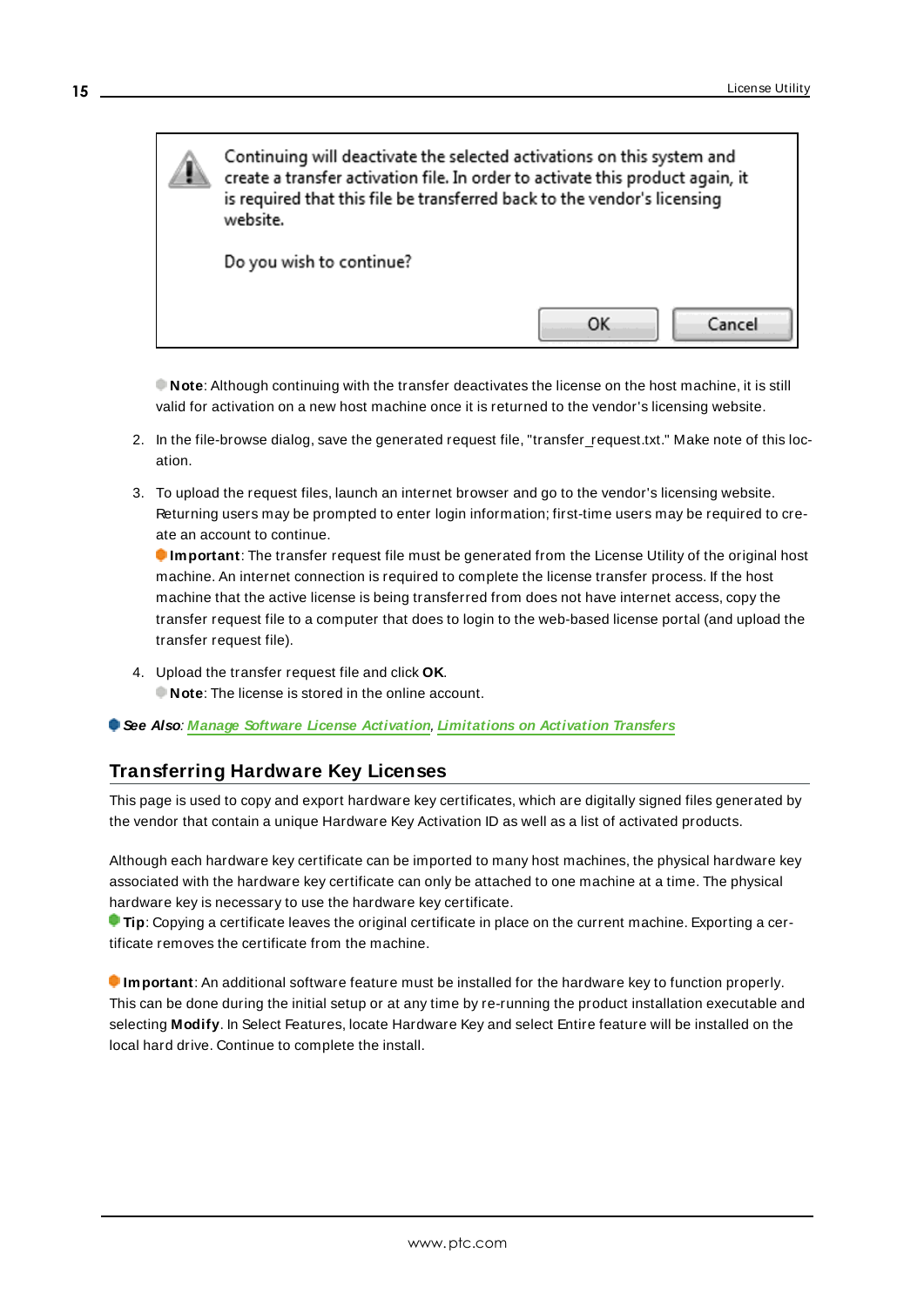Hardware key certificate file 'Sattbus\_Suite.lic' contains the following features:

| Product          | Activation ID                                                                                                                                 | Subscription End Date |
|------------------|-----------------------------------------------------------------------------------------------------------------------------------------------|-----------------------|
| SattBus Serial   | 0675f388-b744-4aad-b0f6cd884cb                                                                                                                | 10/2027               |
| SattBus Ethernet | 5f388-b744-4aad-b0f6cd884cb-05                                                                                                                | 10/2027               |
|                  | Click "Copy File" to make a copy of the Hardware Key Certificate file, which<br>can be used to enable the hardware key on a new Host Machine. | Copy File             |
|                  | Click "Export File" to remove the Hardware Key Certificate file from the<br>License Utility and then save it to a user defined location.      | Export File           |
|                  |                                                                                                                                               |                       |

#### <span id="page-15-2"></span>**Copying the Hardware Key Certificate File to another Host Machine**

Before the hardware key may be used on another machine, a copy of the hardware key certificate file must be imported to the new host. If a copy has already been obtained, follow the steps in **[Activating](#page-10-0) Hardware [Licenses](#page-10-0)**. If the license has already been imported but a copy is not accessible, follow the steps below to get a copy from the License Utility.

**Note**: Hardware key certificates do not need to be returned to the vendor to move a hardware key from one machine to another.

Click **Copy File...** and select where to save the hardware key certificate file.

**Tip**: It is recommended that users backup this file in a safe and accessible location.

The hardware key certificate is now to be imported into another host machine.

#### <span id="page-15-1"></span>**Exporting the Hardware Key Certificate File**

If planning to use a different hardware key, remove the existing hardware key certificate to avoid confusion. To do so, select **Export File...** in the Manage Hardware Key Certificates dialog.

**Caution**: When using a hardware license, the support period associated with the product is bound to the hardware key certificate.

**See Also**: **[Glossary](#page-21-0)**, **Software License [Activation](#page-6-0)**, **[Software](#page-12-0) License Transfer**, **[Hardware](#page-10-0) License Certificate [Activation](#page-10-0)**

#### <span id="page-15-3"></span><span id="page-15-0"></span>**Limitations on Activation Transfers**

The support period begins at the time of purchase. Each product license functions independently to support its associated product. The expiration of one license only causes the associated feature of that license to run in Time Limited mode. Other licensed products are unaffected.

**See Also**: **[Glossary](#page-21-0)**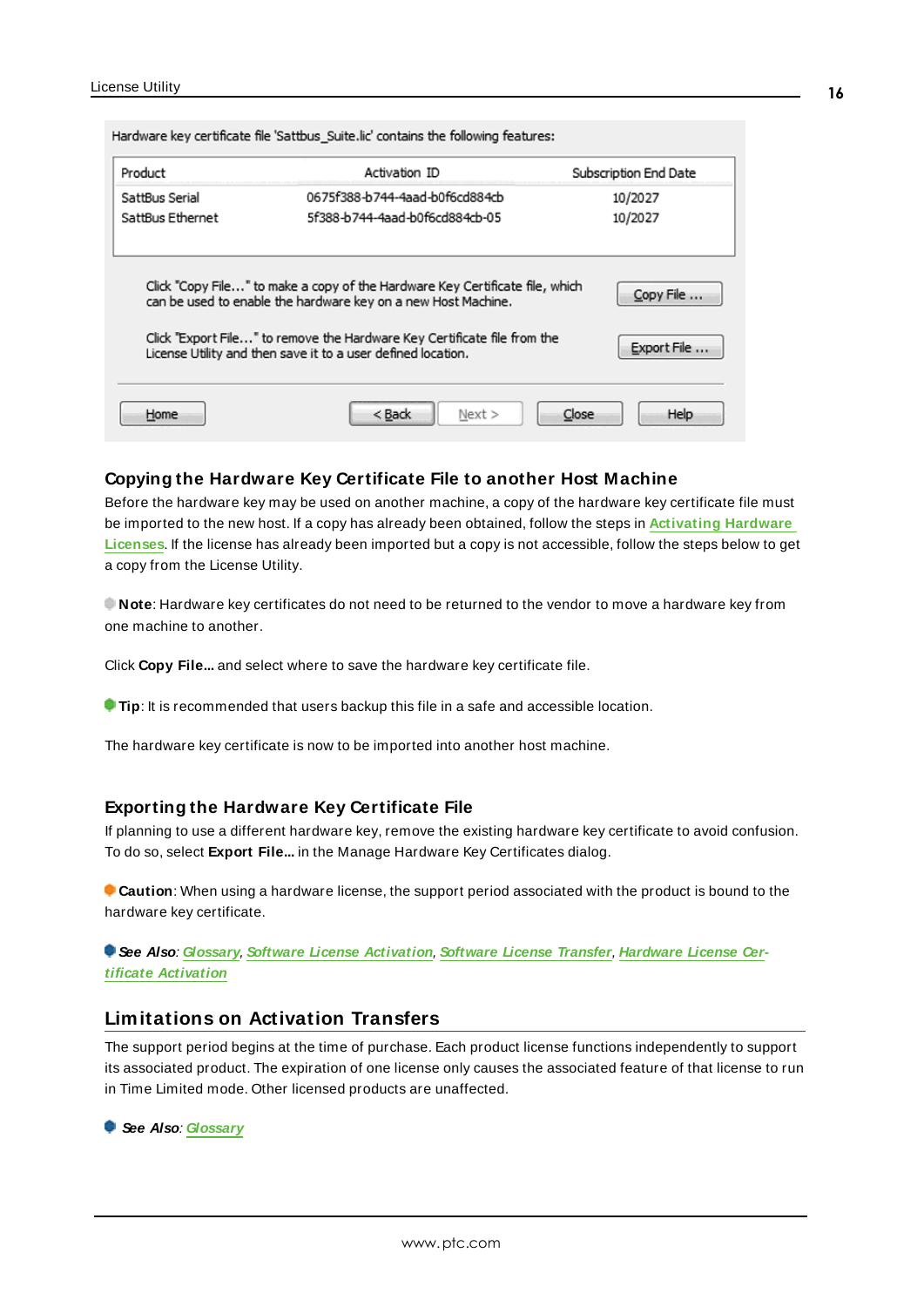#### <span id="page-16-3"></span><span id="page-16-0"></span>**Upgrading Licenses**

Licenses obtained prior to the release of version 6.0 cannot be used to license version 6.0 products and must be upgraded.

#### <span id="page-16-2"></span>**Software Licenses**

- 1. In the **View [Licenses](#page-4-0)** dialog, select the licenses to be upgraded.
- 2. Press the **Transfer** button.
- 3. Follow the **[Software](#page-12-0) License Transfer Process**.
- 4. Log into the licensing website and follow the instructions provided there to upgrade the licenses. New activation IDs are generated and provided to you for each license.
- 5. Perform **[Software](#page-6-0) License** activation.

#### <span id="page-16-1"></span>**Hardware Certificates**

- 1. In the **View [Licenses](#page-4-0)** dialog select the license you would like to upgrade. Press the Transfer button.
- 2. Follow the **[Hardware](#page-14-0) License Transfer Process**.
- 3. Log into the licensing website and follow the instructions provided there to upgrade the hardware licenses.
- 4. Download the new Hardware License Certificates.
- 5. Perform **Hardware License [Certificate](#page-10-0) Activation**.

**Note**: If a version 6.0 license is installed on a system running as a virtual machine and that system is subsequently reverted to a pre-6.0 product, the version 6.0 licenses cannot be transferred by the pre-6.0 License Utility.

**See Also**: **[Glossary](#page-21-0)**, **Software License [Activation](#page-6-0)**, **[Software](#page-12-0) License Transfer**, **[Hardware](#page-14-0) License Transfer**, **Hardware License [Certificate](#page-10-0) Activation**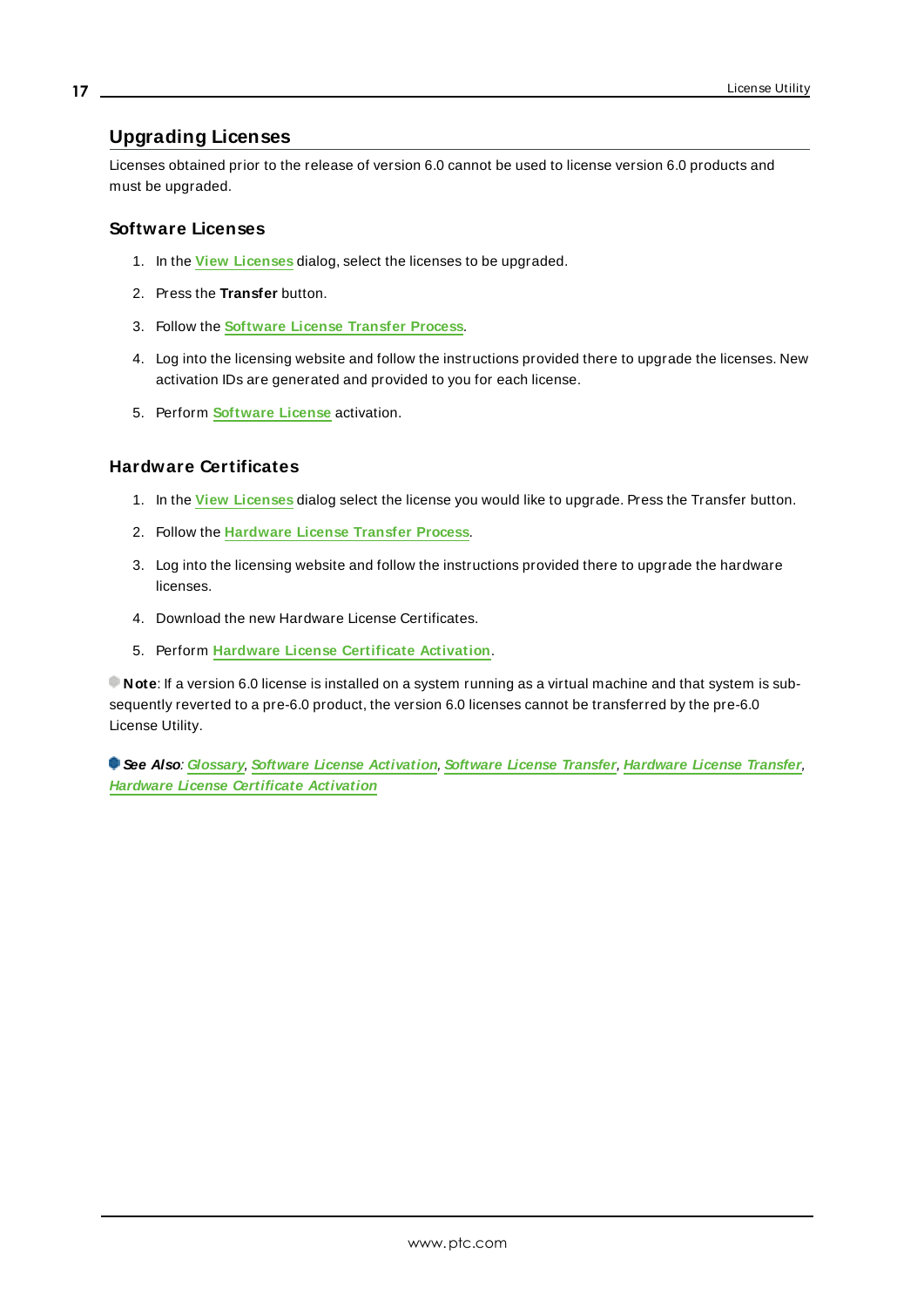#### <span id="page-17-0"></span>**Renew Support and Maintenance**

#### **Online Support Renewal**

This page is used to update license support and maintenance. The License Utility will contact the license server to determine if there is updated support for any of the licenses present on the machine. If support updates are found, they are automatically loaded and the license version of the affected license(s) is updated.

**Notes**:

- 1. During online software license activation, a support and maintenance check is automatically performed. No subsequent update needs to be made until additional support is purchased.
- 2. Support and Maintenance Renewal is only applicable to software licenses. Hardware certificate files are updated through the issue of a new file.

|            | Renew Support and Maintenance Status using your Internet connection<br>Enter a My Kepware user name and password. |  |
|------------|-------------------------------------------------------------------------------------------------------------------|--|
| User Name: | demo@mycompany.com                                                                                                |  |
| Password:  |                                                                                                                   |  |
|            | Renew                                                                                                             |  |
|            | Create account                                                                                                    |  |
|            |                                                                                                                   |  |
| Home       | $<$ Back<br>Help<br>Close<br>Next                                                                                 |  |

- 1. Enter the My Kepware **User Name** and **Password** credentials associated with this account.
- 2. Click the **Renew** button. A status screen is displayed to indicate the status of the update request as well as any errors or warnings which may occur.
- 3. When the update is complete, press **Next** to return to the **View [Licenses](#page-4-0)** dialog.

#### **Offline Support Renewal**

This page is used to update and import license support and maintenance. Support updates causes the version of the associated product license (as listed in the **view [screen](#page-4-0)**) to be updated to reflect the extended product support.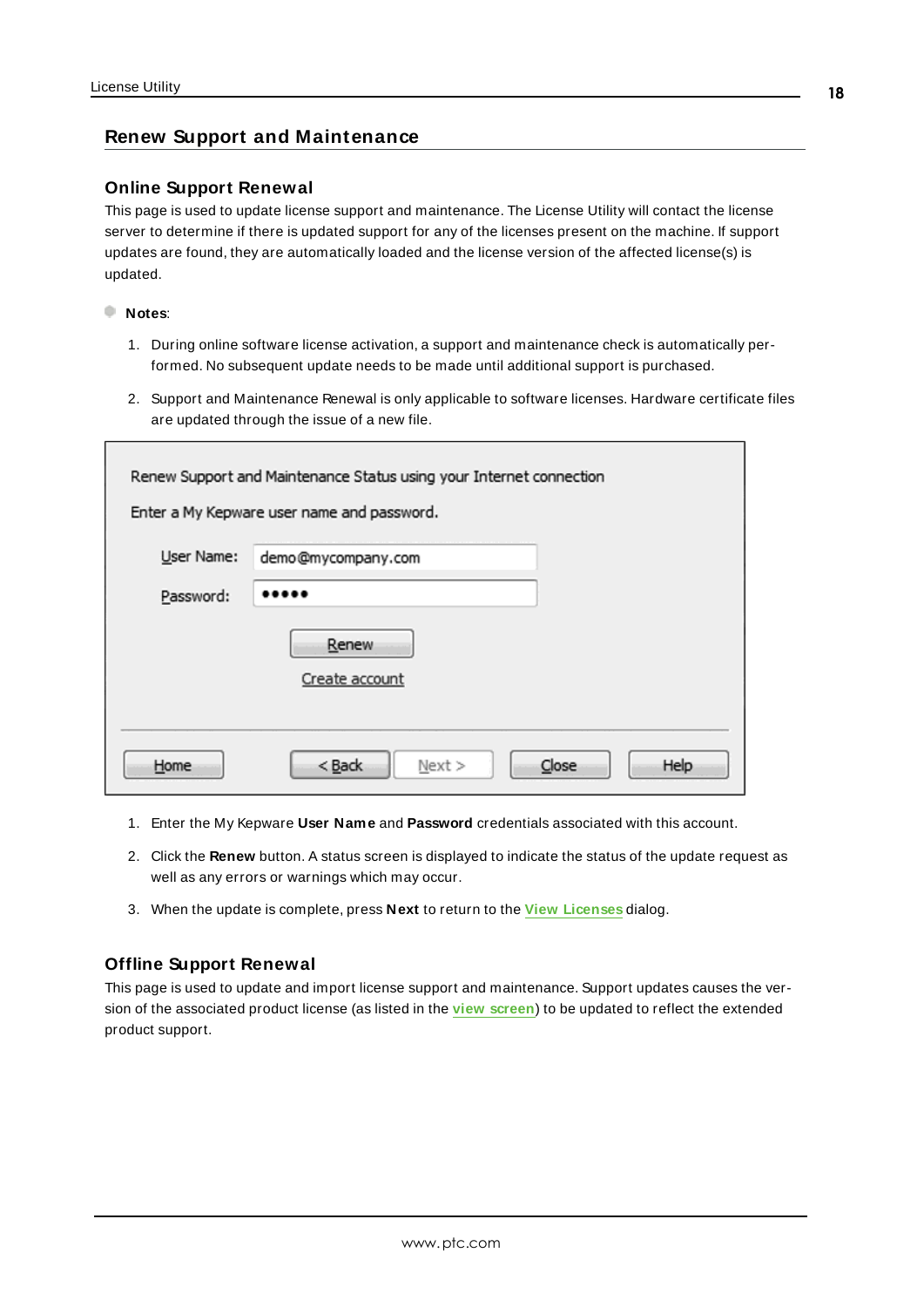| Update Support and Maintenance Status via File | Click "Import File " to update your support and maintenance status using a file you received from your vendor. |
|------------------------------------------------|----------------------------------------------------------------------------------------------------------------|
| Import File                                    |                                                                                                                |
| Home                                           | ,,,,,,,,,,,,,,,,,,,,,,,,,,,,,,,,,,,<br>Next<br>Help<br>$<$ Back<br>Close                                       |

1. Click the **Import** button, then select the file that has been provided by your vendor. When the import process is complete you are returned to the **View [Licenses](#page-4-0)** dialog.

**See Also**: **[Glossary](#page-21-0)**, **Software License [Activation](#page-6-0)**, **[Software](#page-12-0) License Transfer**, **[Hardware](#page-14-0) License [Transfer](#page-14-0)**, **Hardware License [Certificate](#page-10-0) Activation**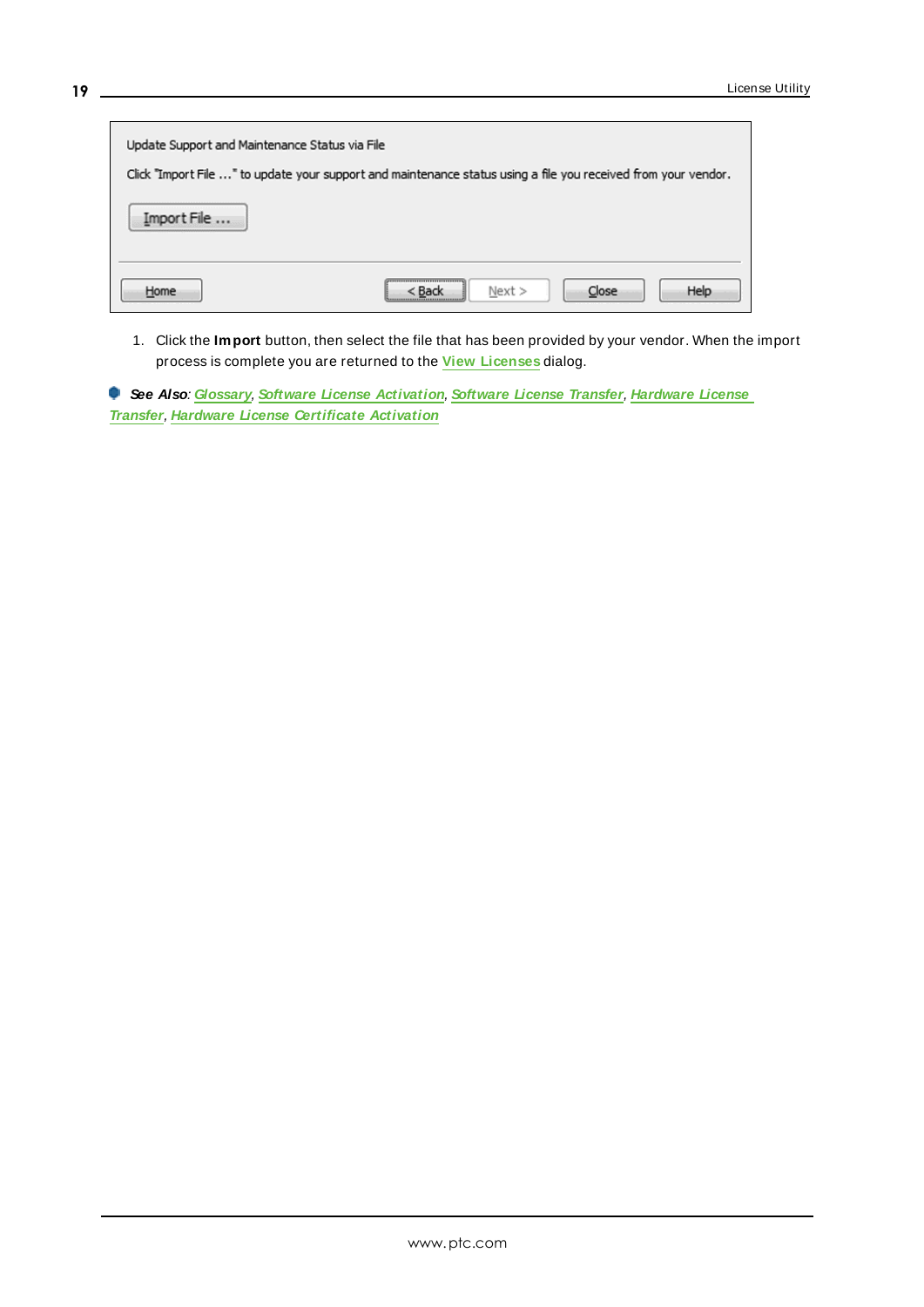#### <span id="page-19-0"></span>**Troubleshooting Licenses**

The software and the license functionality is based on a trust relationship. Certain changes in the environment can create a breach of trust that can invalidate the license. In the **View [Licenses](#page-4-0)** dialog, a status of "Broken" under the Status column also provides a possible reason. For each reason type, some possible causes and solutions are outlined below.

**Note**: All licenses with a status of "Broken" must be repaired before new licenses can be activated or existing licenses can be transferred.

#### <span id="page-19-4"></span>**Clock Windback**

#### **Possible Cause:**

The system time has been rolled back in an attempt to extend the use of a time-based license.

#### **Solutions:**

- Correct the system time.
- **[Reactivate](#page-6-0) the license** if it was initially activated with an incorrect time.

#### <span id="page-19-3"></span>**Binding**

#### **Possible Causes:**

- <span id="page-19-8"></span>- The license has been moved to another computer.
- <span id="page-19-6"></span>• Substantial hardware change has been detected and the license can no longer be trusted.
- The virtual machine was reverted to a snapshot.

#### **Solutions:**

- <span id="page-19-7"></span>• Contact Technical Support before reactivating the license.
- **Reactivate the license with an** *[Emergency](#page-19-1) ID* and contact Technical Support within the seven (7) days.

#### <span id="page-19-2"></span>**Anchoring**

#### **Possible Causes:**

- The license has been manually restored after being transferred from the current computer.
- <sup>l</sup> Third-party software has overwritten the data used to maintain the trust with the license.

#### **Solution:**

- <sup>l</sup> **[Reactivate](#page-6-0) the license**.
- <span id="page-19-1"></span>**See Also**: **License [Activation](#page-6-0)**, **License [Transfer](#page-12-0)**, **[Emergency](#page-19-1) Licenses**, **View [Licenses](#page-4-0)**

#### <span id="page-19-5"></span>**Emergency Licenses**

An Emergency Activation ID is provided with each purchased Software Activation ID to be used in the event of a machine / system failure occurring outside standard business hours. The emergency license can be activated through the licensing website from the target machine and allows the product to run for a period of seven days. The Emergency Activation ID is a unique one-time use license: a separate Emergency Activation ID must be used for each product that requires emergency activation. After using an emergency license, users must contact Technical Support to discuss options for restoring the application.

**Note**: If the computer that the emergency license will be used on does not have Internet access, copy the activation request file to a computer with access to generate the activation response file. Both the activation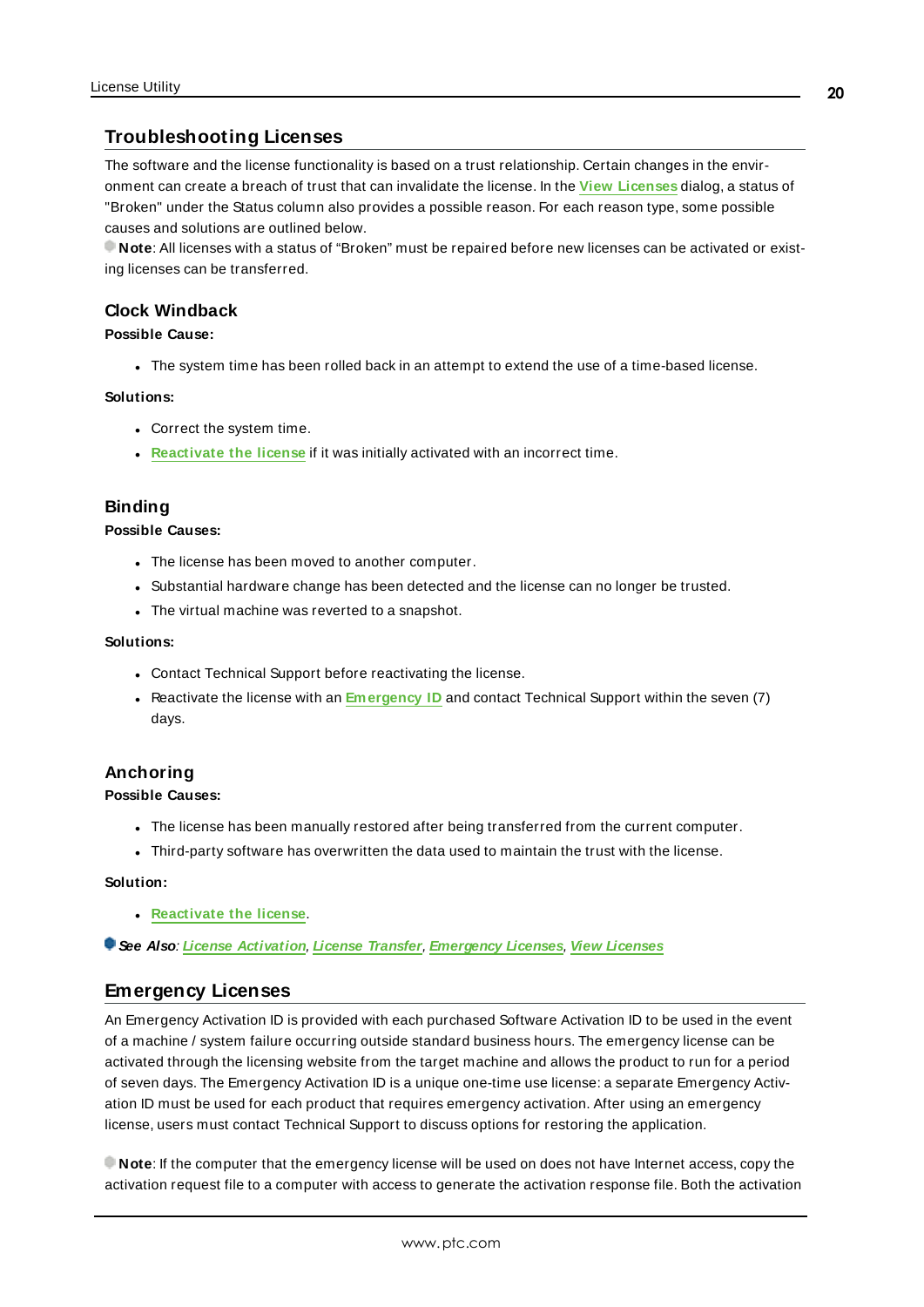request file and the activation response file must be processed on the target machine. For more information on license activation, refer to **Manage Software License [Activation](#page-6-0)**.

<span id="page-20-0"></span>**Important**: It is important to discuss recovery procedures with all relevant personnel before a situation such as machine / system failure occurs. Users can alleviate recovery by saving a copy of all current Activation IDs. It is also helpful to note the correct version of the application's installation.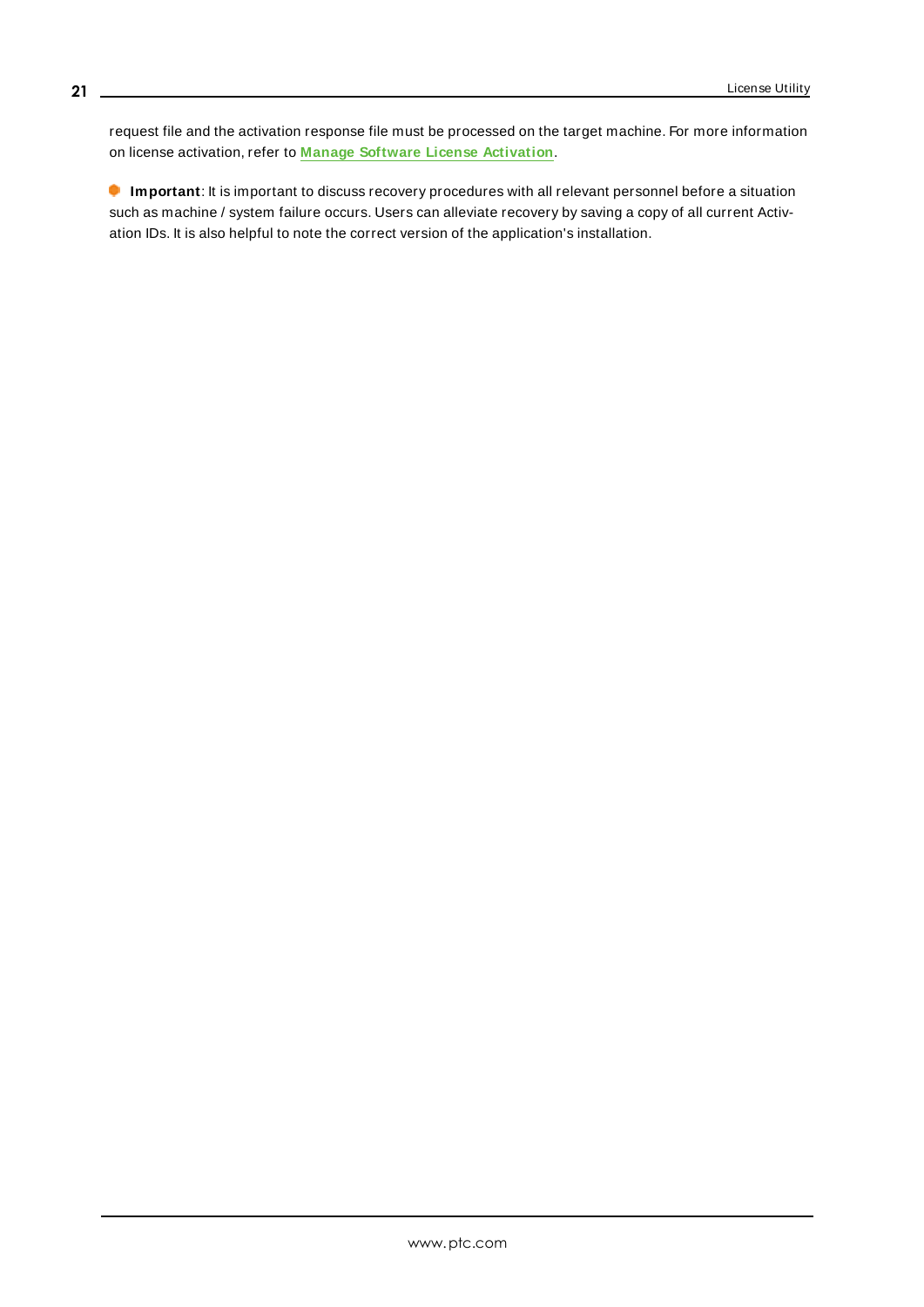### <span id="page-21-0"></span>**Glossary**

The table below defines various terms used within the License Utility.

<span id="page-21-8"></span><span id="page-21-7"></span><span id="page-21-6"></span><span id="page-21-5"></span><span id="page-21-4"></span><span id="page-21-3"></span><span id="page-21-2"></span><span id="page-21-1"></span>

| <b>Term</b>                      | <b>Definition</b>                                                                                                                                                                                                                                                                                                                |
|----------------------------------|----------------------------------------------------------------------------------------------------------------------------------------------------------------------------------------------------------------------------------------------------------------------------------------------------------------------------------|
| <b>Activation ID</b>             | A unique ID assigned by the vendor and used by the License Utility to generate a Request<br>File. There are two types of Activation IDs: Software Activation ID (permanent) and Emer-<br>gency Activation ID (7-day, one-time license).                                                                                          |
|                                  | Product licenses must be activated prior to full-time production use on a host machine. An<br>internet connection is not required on the host machine. For software licenses, however,<br>the Activation Process requires the user to login to the vendor's web-based license portal<br>to generate an activation response file. |
| Activation<br>Process            | $\blacksquare$ <b>Note:</b> At this time, it is not possible to activate licenses by personal phone call only (due<br>to the file-based license mechanism).                                                                                                                                                                      |
|                                  | Hardware licenses are recommended for host machines located at remote sites where<br>internet connectivity is not possible. The hardware key and certificate can be activated or<br>transferred to a new host machine without assistance from the vendor's web-based<br>license portal.                                          |
| Limited War-<br>ranty            | The Warranty Period provides product updates and limited support from the vendor when<br>a Subscription Service Agreement has not been purchased. It begins at the time of pur-<br>chase and provides access to product updates and support for ninety days. All purchases<br>are covered by the Basic Warranty Period.          |
| Emergency<br>License             | The Emergency License is a unique one-time use software license that can be used in the<br>event of a failure in the host machine.                                                                                                                                                                                               |
| Expiration<br>Period             | The termination date of licensed products. If the license rights never expire, it is per-<br>manent. If the license was generated on an emergency or trial basis, this field may contain<br>an expiration date.                                                                                                                  |
| Hardware<br>Key                  | A Hardware Key License is comprised of both a physical hardware key and a cor-<br>responding hardware key certificate. Users import the hardware key certificate into the<br>host machine through the License Utility to activate the hardware key license for full-time<br>use.                                                 |
|                                  | Note: Hardware key licenses are not recommended for users that require the use of<br>Microsoft Remote Desktop (Terminal Services). If such technology is required, please use<br>a software license instead.                                                                                                                     |
| Hardware<br>Key Cer-<br>tificate | A digitally-signed file generated by the vendor that activates a list of products as long as<br>the corresponding Hardware Key is attached to the host machine.                                                                                                                                                                  |
| Host<br>Machine                  | The physical computer where software and hardware licenses are commissioned for full-<br>time use.                                                                                                                                                                                                                               |
| License<br><b>Type</b>           | The main classification of the license method that activates a particular product. The<br>license method may be a software or hardware license.                                                                                                                                                                                  |
| License Util-<br>ity             | A tool for viewing and managing software and hardware licenses.                                                                                                                                                                                                                                                                  |
| Product                          | The functionality that has been activated by a particular software or hardware license.                                                                                                                                                                                                                                          |
| <b>Request File</b>              | A file generated from the License Utility of the host machine which is used in the Activation                                                                                                                                                                                                                                    |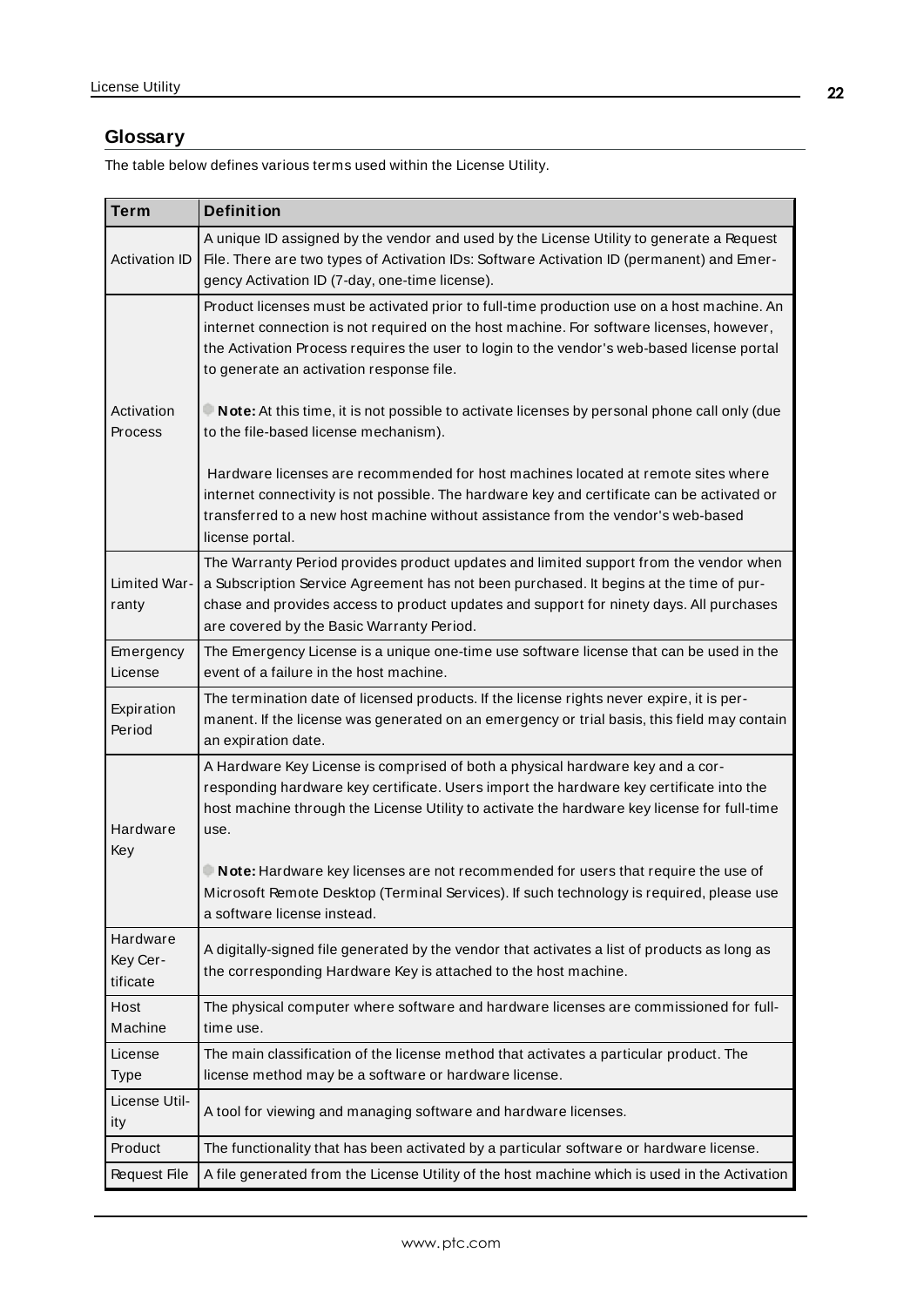<span id="page-22-3"></span><span id="page-22-2"></span><span id="page-22-1"></span><span id="page-22-0"></span>

| <b>Term</b>                          | <b>Definition</b>                                                                                                                                                                                                                                                                                                                                        |
|--------------------------------------|----------------------------------------------------------------------------------------------------------------------------------------------------------------------------------------------------------------------------------------------------------------------------------------------------------------------------------------------------------|
|                                      | and Transfer Process. A Request File is sent to the vendor to generate an activation<br>response for the specified product.                                                                                                                                                                                                                              |
| Response<br>File                     | A file used in the Activation and Transfer Process that is generated via the vendor's<br>license website to grant license activation.                                                                                                                                                                                                                    |
| Software<br>License                  | Software Licenses are secure files that enable product activation. They are located on the<br>host machine's hard drive.                                                                                                                                                                                                                                 |
| Subscription<br>Service<br>Agreement | An agreement purchased from the vendor which provides product updates and support<br>beyond the Basic Warranty Period. This agreement entitles users to comprehensive<br>product updates and feature enhancements. It also extends Technical Support for licensed<br>products.                                                                           |
| Support End<br>Date                  | The date after which product updates and support are no longer available from the<br>vendor. Support End Date is month-based and additive to the remaining Basic Warranty<br>Period. Twelve months of support added to the initial three-month product license pur-<br>chase provides a fifteen month product update and support period.                 |
| Transfer Pro-<br>cess                | After a product has been properly licensed through the Activation Process, users may<br>transfer the license to a new host machine. This is accomplished by using the License Util-<br>ity's transfer mechanism to return the license to the vendor's web-based license portal.<br>The Activation Process may then be initiated on the new host machine. |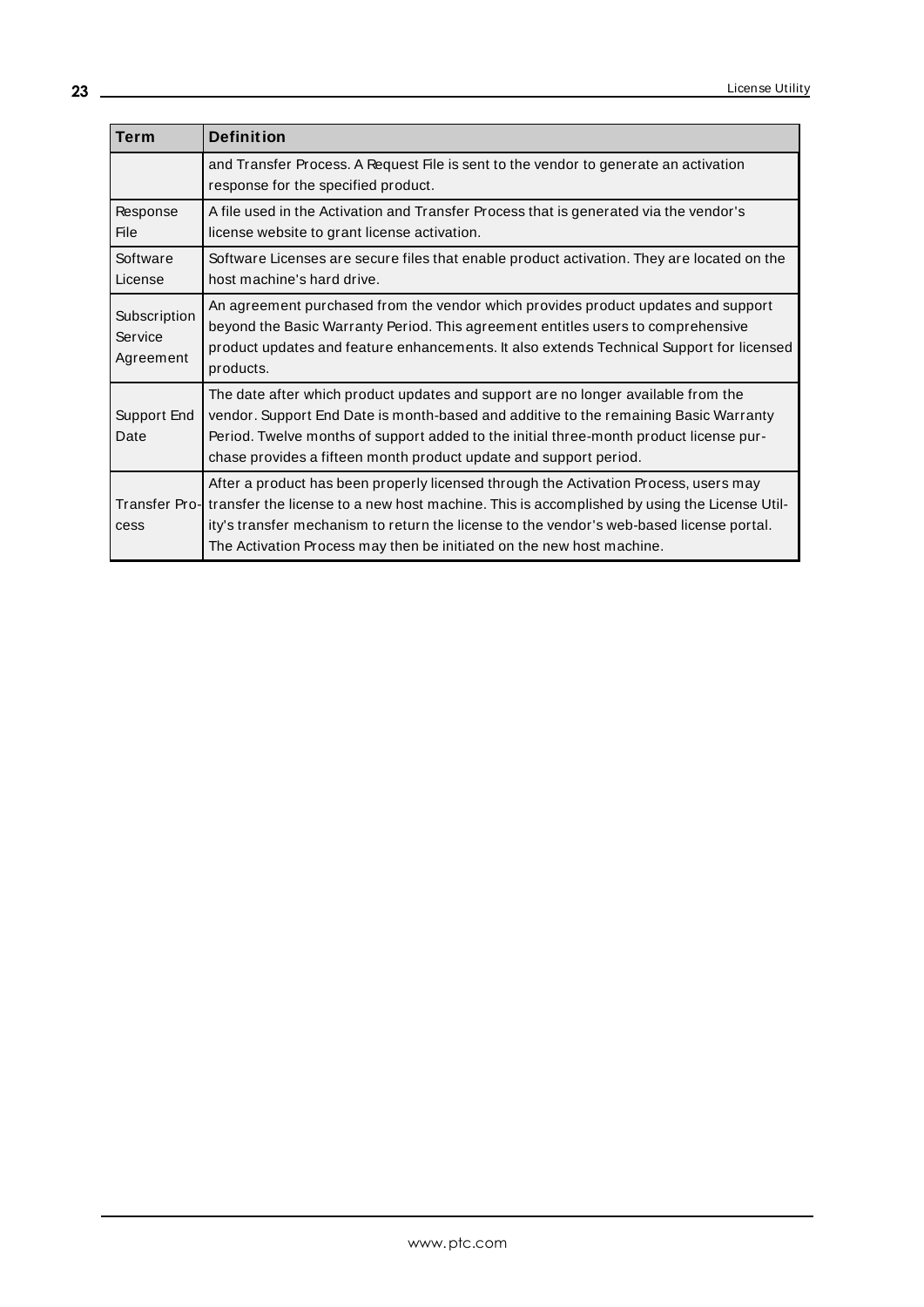# <span id="page-23-0"></span>Index

# **A**

Activate [6](#page-5-0) Activating Hardware Licenses [11](#page-10-0) Activating Licenses Offline [9](#page-8-0) Activating Licenses Online [7](#page-6-1) Activation ID [22](#page-21-1) Activation Process [22](#page-21-2) activation\_request.txt [9](#page-8-1) Anchoring [20](#page-19-2)

# **B**

Binding [20](#page-19-3) Broken [5](#page-4-1)

# **C**

Certificate [5](#page-4-2), [22](#page-21-3) Clock Windback [20](#page-19-4) CONTENTS [3](#page-2-1)

# **E**

Emergency Activation ID [20](#page-19-5) Emergency License [20](#page-19-1) Expiration [6](#page-5-1) Expiration Period [22](#page-21-4) Expired [5](#page-4-3) Export File... [16](#page-15-1)

# **F**

Flex ID [5](#page-4-4)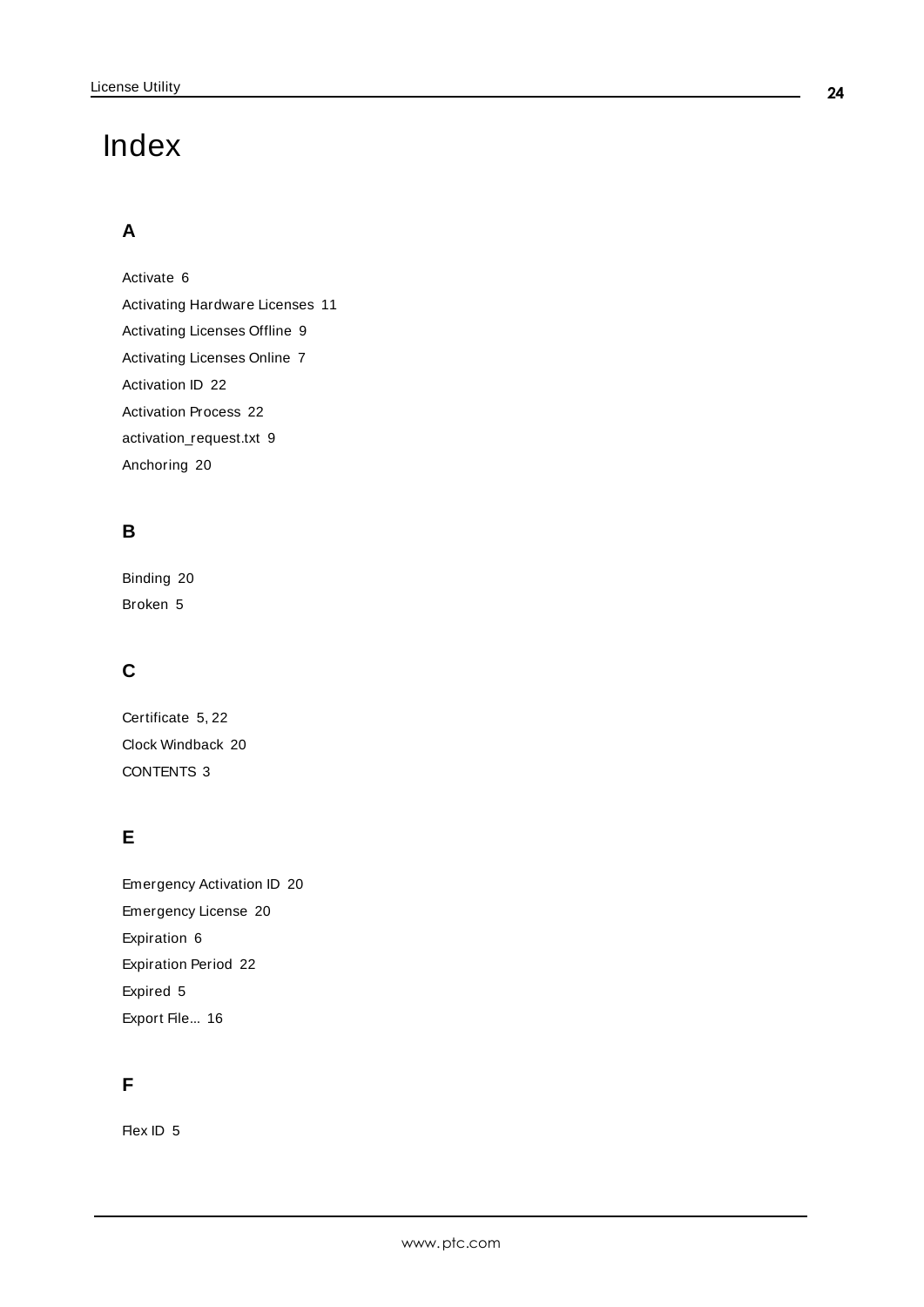### **G**

Glossary [22](#page-21-0) Good [5](#page-4-5)

# **H**

Hardware Certificates [17](#page-16-1) Hardware Key [22](#page-21-5) Hardware Key Certificate [11](#page-10-1) Help Contents [3](#page-2-0) Host Machine [16](#page-15-2), [22](#page-21-6)

# **I**

Import File... [11](#page-10-2) Installation Location [8,](#page-7-0) [10](#page-9-0) Internet [8](#page-7-1) Invalid [5](#page-4-6)

# **L**

License List [13](#page-12-2) Limitations on Activation Transfers [16](#page-15-0) Limited Warranty [22](#page-21-7)

# **O**

Online Transfer [13](#page-12-3) Online when possible [6](#page-5-2) Overview [4](#page-3-0)

# **P**

Password [8](#page-7-2), [13](#page-12-4) Product [5](#page-4-7)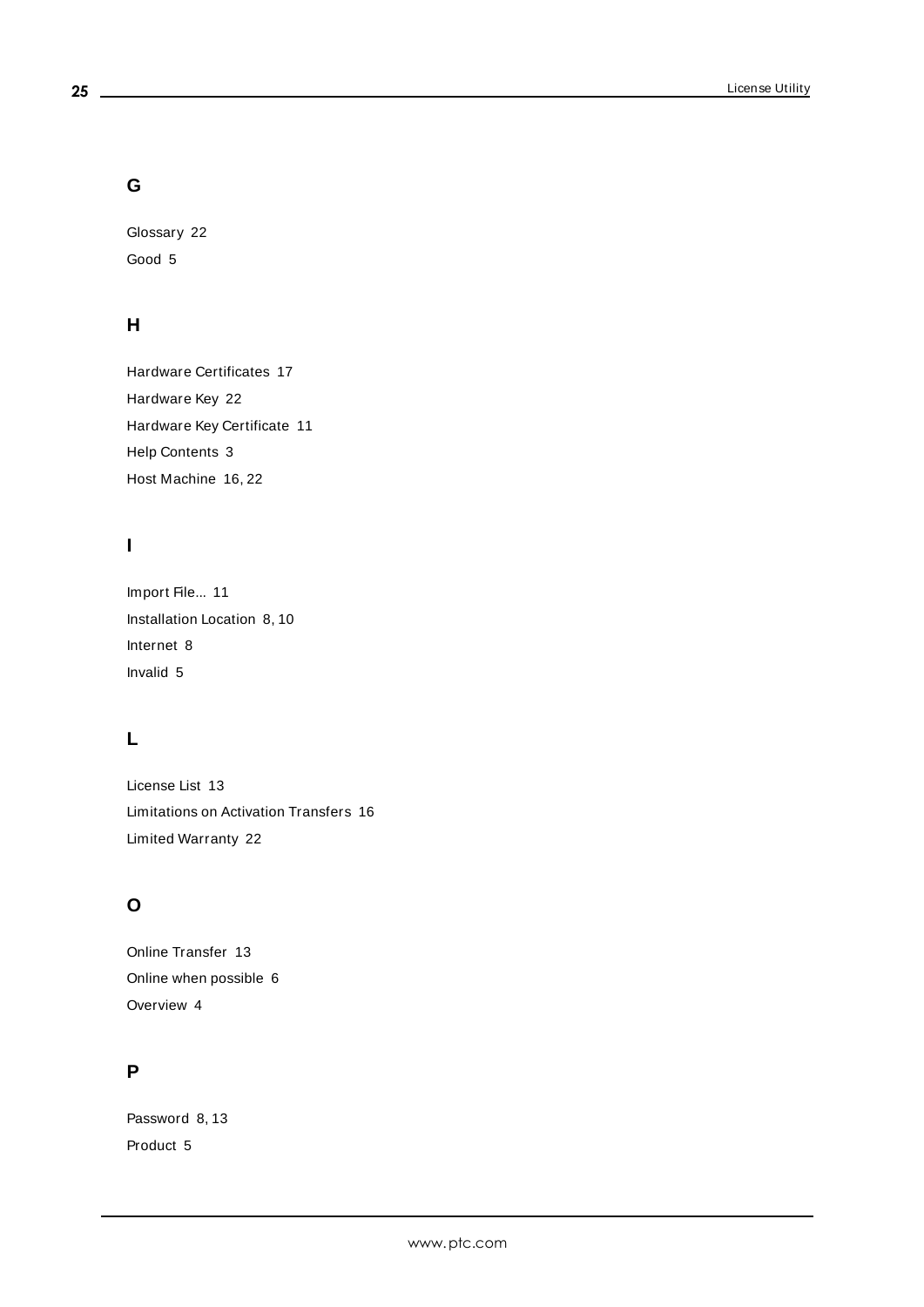# **R**

Recovery procedures [21](#page-20-0) Renew [6](#page-5-3), [18](#page-17-0) Repair [6](#page-5-4) Request [22](#page-21-8) Response [23](#page-22-0) response.txt [9](#page-8-1)

# **S**

Snapshot [20](#page-19-6) Software Licenses [17](#page-16-2) Status [5](#page-4-8) Subscription Service Agreement [23](#page-22-1) Summary [5](#page-4-9) Support and Maintenance [18](#page-17-0) Support End Date [5](#page-4-10), [23](#page-22-2)

# **T**

Technical Support [20](#page-19-7) Tier [6](#page-5-5) Time Limited mode [16](#page-15-3) Transfer [6](#page-5-6) Transfer Process [23](#page-22-3) transfer\_request.txt [15](#page-14-1) Transferring Hardware Key Licenses [15](#page-14-0) Transferring Licenses [13](#page-12-0) Transferring Licenses Offline [14](#page-13-0) Transferring Licenses Online [13](#page-12-1) Troubleshooting [20](#page-19-0) Trusted [20](#page-19-8) Type [6](#page-5-7)